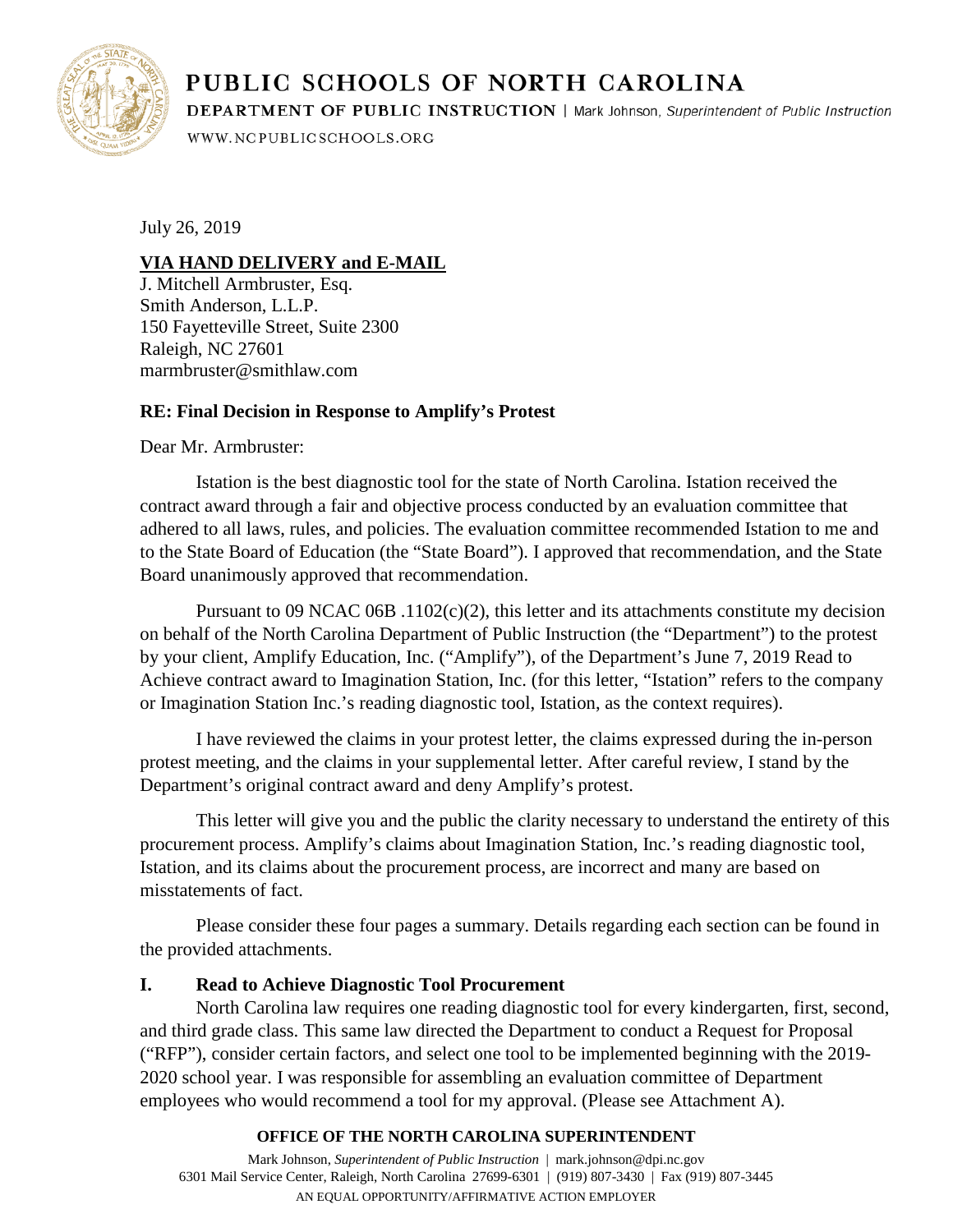The State Board, the Department, and I awarded this contract to Istation because it is the best diagnostic tool for North Carolina.

- Istation provides immediate results for parents to view, track, and better help their students' literacy progress; even allowing families to log in at home.
- Istation provides immediate data and results for teachers and administrators to view, analyze, and personalize their teaching to better meet the needs of North Carolina students.
- Istation minimizes the amount of instructional time impacted by assessments. Put another way, teachers can spend more time teaching, rather than administering tests.
- Istation is a highly integrated tool that provides assessment results with instructional support for teachers and students.
- Istation provides the Department and schools across North Carolina with the best value.
- Istation provides more options for less money than does your client.

## This list goes on.

Unfortunately, this positive story for North Carolina teachers and students has been overlooked due to misstatements of fact from your client, unintentional or not, and inappropriate actions by employees no longer with the Department.

At the start of the process in 2017, evaluation committee members promised to prioritize fairness and objectivity over improper biases; going so far as to sign non-disclosure agreements and statements affirming that they had disclosed all possible conflicts of interest. Unfortunately, a small number of career Department employees did not honor these commitments.

- One did not disclose that she had previously been paid by Amplify, her most recent employer before the Department, even though she signed the no conflict of interest document.
- One violated the non-disclosure agreement to leak updates to outsiders about confidential issues.
- A whistleblower provided evidence of a text message discussion detailing how committee members had voted and characterizing my priorities and efforts for educators as attempts to "appease lazy ass teachers." (Their words, not mine.)
- Members of the selection committee employed biased procedures that benefited the incumbent vendor (Amplify) over other vendors by not clarifying questions on specifications. If the questions had been clarified, as required by the procurement rules and procedures, it would have benefitted other vendors.
- Members of the selection committee employed biased procedures that benefited the incumbent vendor (Amplify) over other vendors by allowing untrue statements or nonfactual opinions to be presented as fact during their ranking process. If factually correct statements had been presented, it would have benefitted other vendors.
- Members of the selection committee violated procurement policies outlined in the Department of Information Technology procurement manual by improperly adding weight to select criteria when ranking the vendors.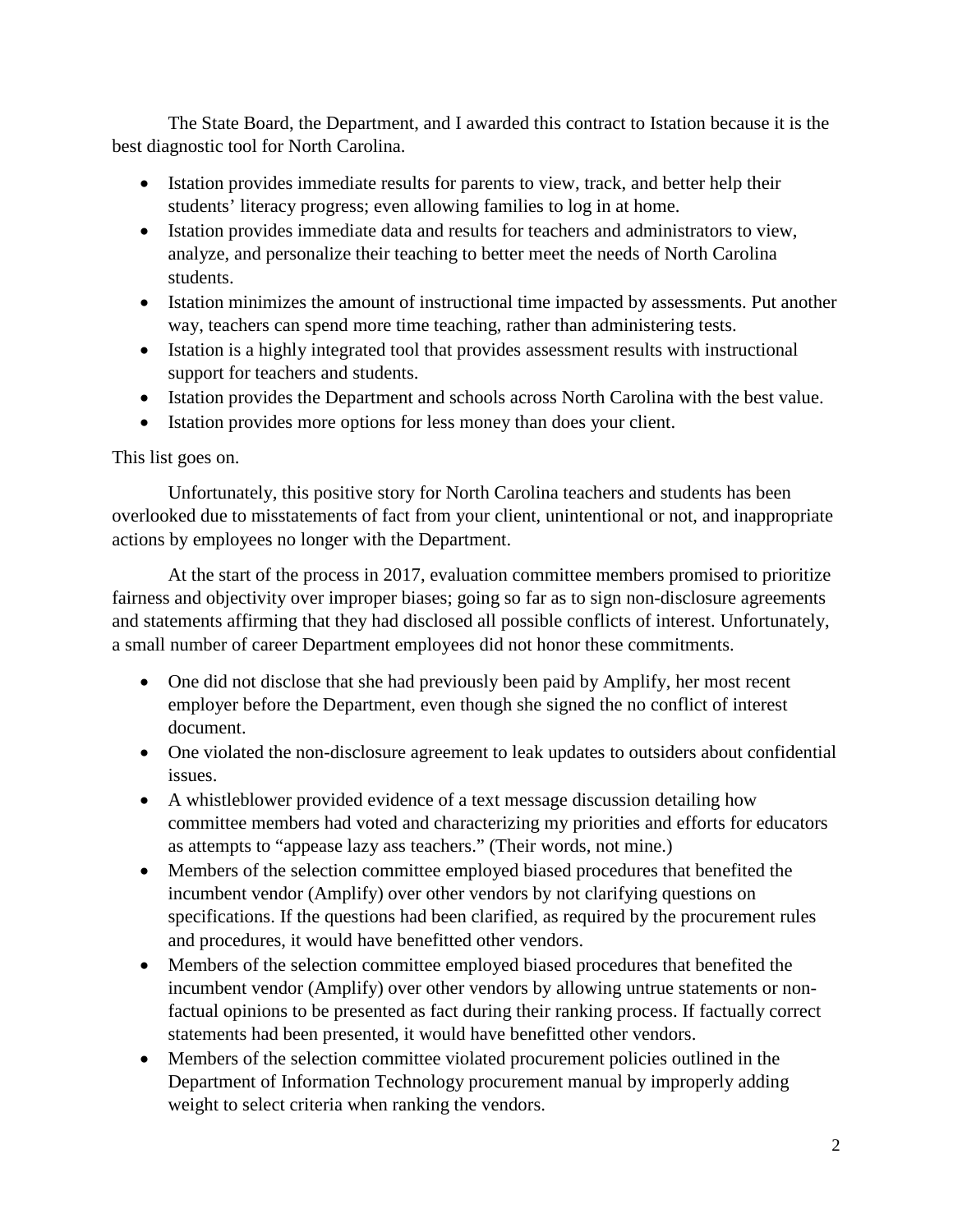These employees are no longer with the Department. And, to be clear, the majority of career Department employees are honorable civil servants who place the needs of educators and students as their top priority. Please do not let the bad actions of a small minority portray all Department employees in a negative light.

Regrettably, so as to conduct a fair and unbiased procurement process, the Department had to cancel two RFPs. (Please see Attachment B). Pursuant to state law and procurement rules and polices, and in consultation with the Department of Information Technology and the State Board, the Department entered negotiations with Amplify and Istation. (Please see Attachment  $C$ ).

The evaluation committee for the negotiations process presented to me its unanimous recommendation to select Istation, and I approved the recommendation to select Istation. Department staff then presented the recommendation to the State Board, and the State Board unanimously approved the recommendation to select Istation. For clarity, there was only one recommendation in the entire procurement process, and it was Istation. (Please see Attachment  $B$ ).

## **II. Amplify's Incorrect Claims about Istation**

Throughout this protest for Amplify, you have made incorrect claims about Istation to argue in favor of Amplify's request. Istation has already been used successfully in other states and more than satisfies the requirements to be the reading diagnostic tool for North Carolina. (Please see Attachment D). Contrary to your incorrect claims, and without limitation:

- Istation satisfied the requirements of the procurement.
- Istation meets the requirements of law.
- Istation predicts students who are at risk of a reading difficulty.
- Istation screens for dyslexia.
- Istation is developmentally appropriate.
- Istation assesses required measures.
- Istation is effective at measuring a student's progress.
- Istation allows for students to interact with and read aloud to teachers.
- Istation provides sufficient data to allow determinations of short-term student progress.
- Istation accurately and reliably determines which students will be reading on grade level by the end of the school year.
- Istation is already on track for successful implementation in North Carolina.
- Istation provides the Department and schools across North Carolina with the best value.

## **III. Issues with Amplify and mCLASS in North Carolina**

In your protest letter, you state that the Department "must also consider factors including whether the vendor complies with industry standards, the vendor's past performance with the state, and the probability of the vendor providing the required service on time." Amplify has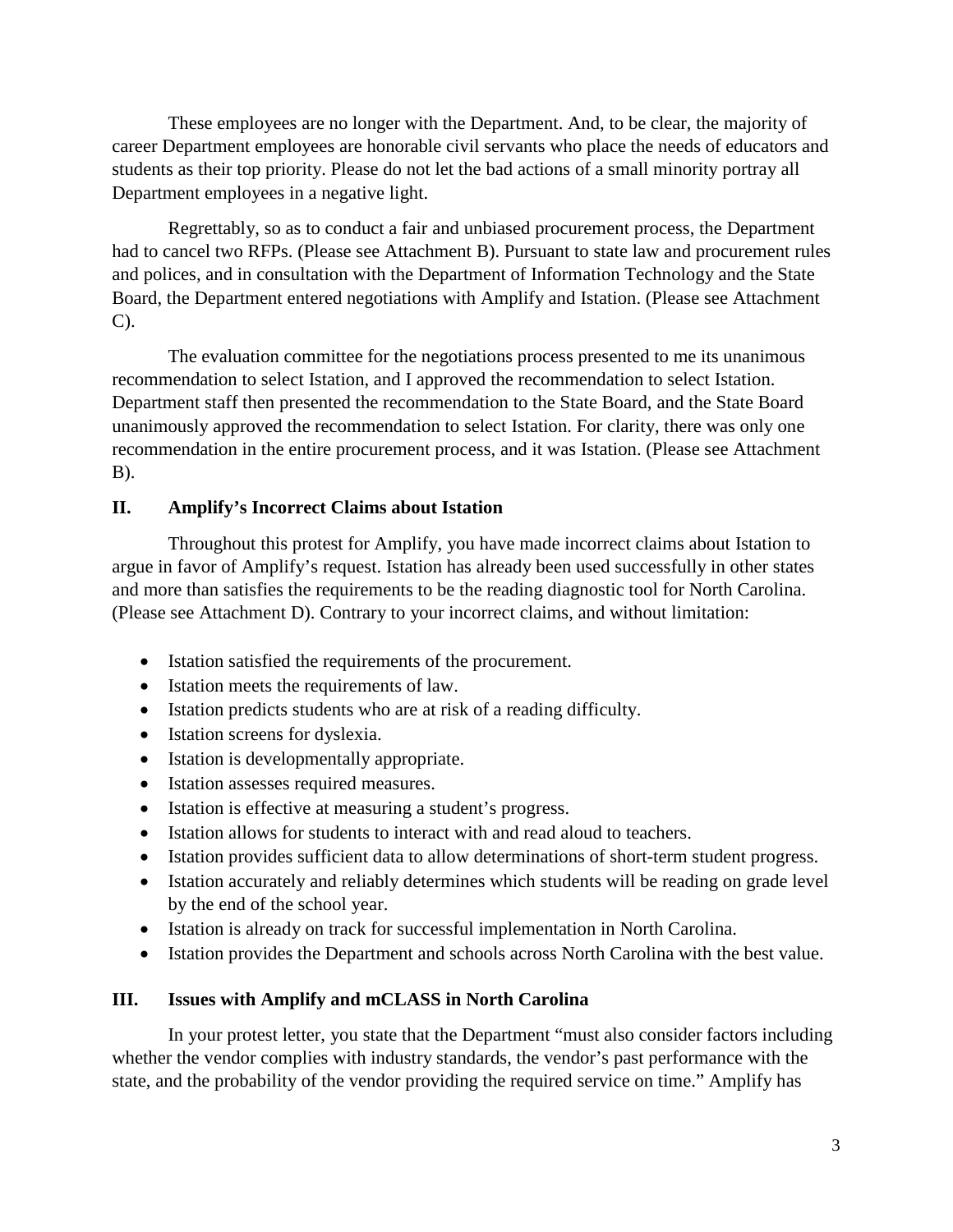presented problems meeting the needs and requirements for the Department and North Carolina school systems. (Please see Attachment E).

## **IV. Final Decision**

As described and detailed in the attachments, the claims in your protest letter that the award to Istation does not meet the requirements of the procurement process or North Carolina law are incorrect.

The Department and the State Board followed all laws, policies, and rules related to this procurement process and contract award. Because of the reasons I have incorporated herein, and without waiving the procedural defects of Amplify's untimely protest letter, I stand by the Department's original contract award and deny your client's protest.

Istation is the best reading diagnostic tool for North Carolina educators, students, and parents.

Sincerely,

MIKRYL.

 Mark R. Johnson North Carolina Superintendent of Public Instruction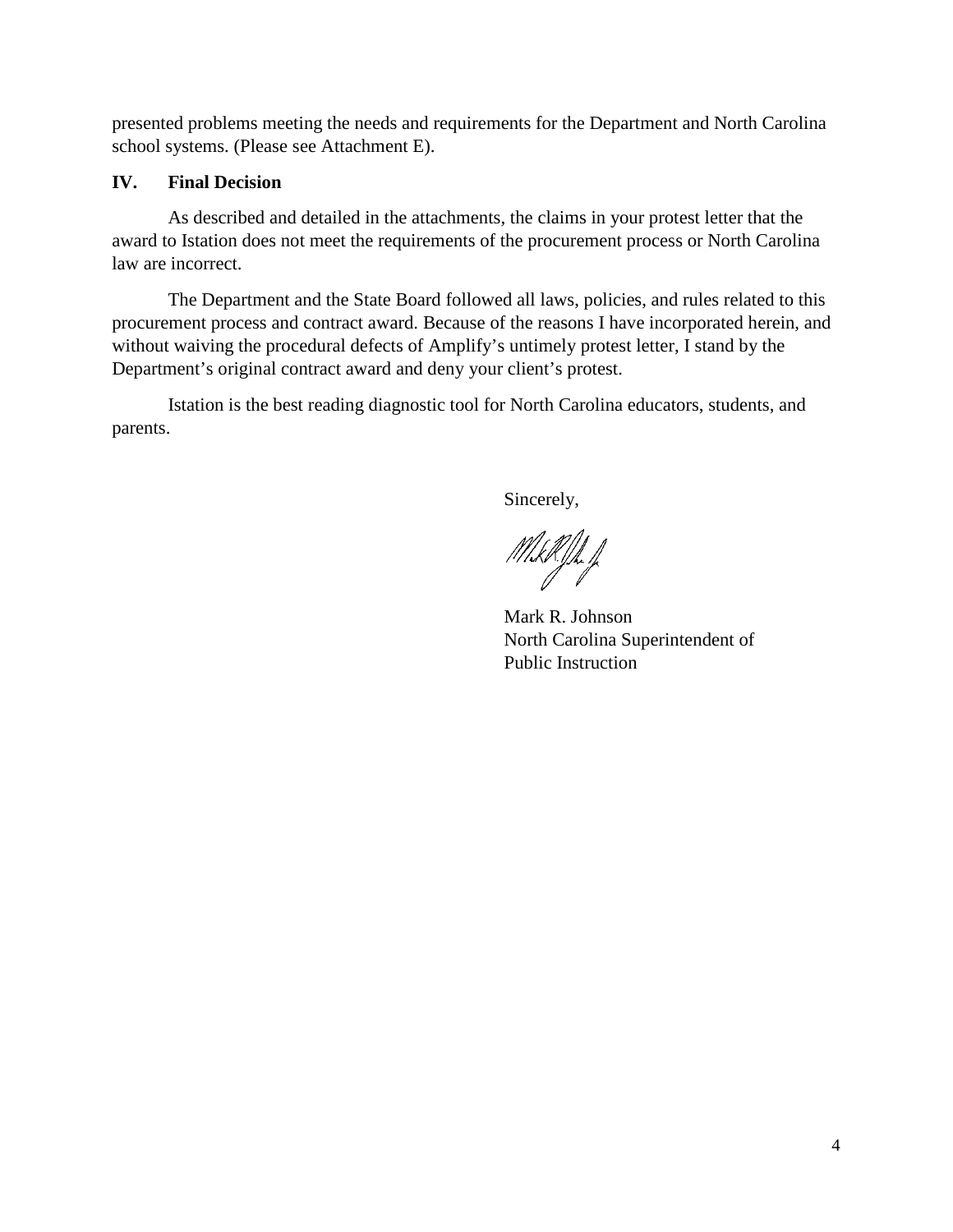## **ATTACHMENTS**

| Attachment A        | Overview                             |
|---------------------|--------------------------------------|
| <b>Attachment B</b> | Read to Achieve Diagnostic Tool RFPs |
| Attachment C        | <b>Negotiations Process</b>          |
| Attachment D        | <b>Istation</b>                      |
| Attachment E        | Amplify                              |

## **EXHIBITS**

| Exhibit A        | <b>Evaluation Committee Member's Confidentiality Agreement</b>           |
|------------------|--------------------------------------------------------------------------|
| Exhibit B        | Evaluation Committee Member's Statement Regarding Conflict of Interest   |
| Exhibit C        | January 8, 2019 Text Message Chain – Breach of Confidentiality           |
| Exhibit D        | November 19, 2018 Evaluation Consensus Meeting Notes (pp. 1-2)           |
| <b>Exhibit E</b> | Read to Achieve 2018 Weighted Criteria Chart                             |
| <b>Exhibit F</b> | June 7, 2019 Contract Award Recommendation                               |
| Exhibit G        | Positive Responses from North Carolina Educators After Istation Training |
| Exhibit H        | North Carolina Reading Scores                                            |
| Exhibit I        | 40-IT00107-16 / BAFO 3 (pp. 20-21)                                       |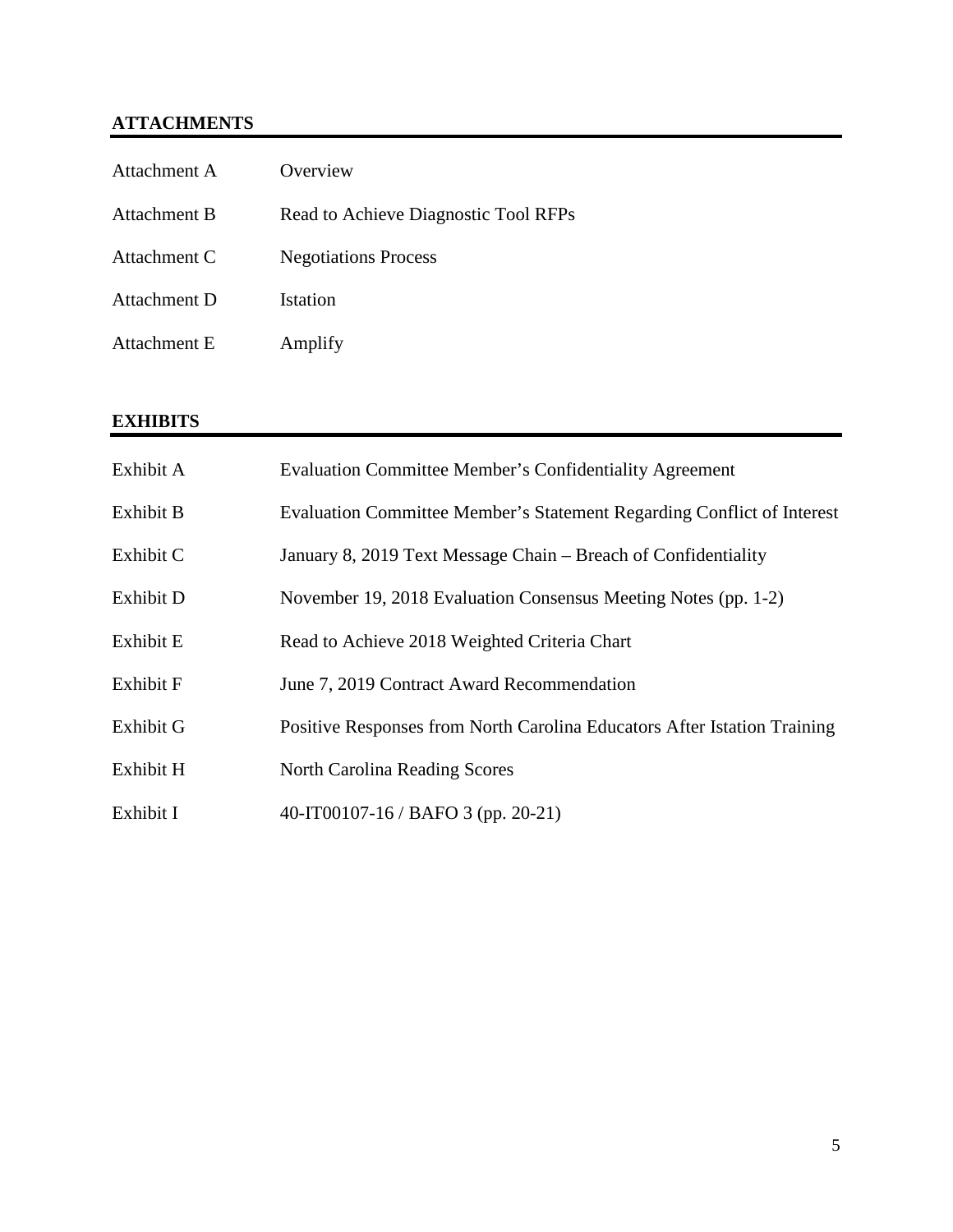#### **Attachment A**

#### **Overview**

State law requires North Carolina to have one reading diagnostic tool for every K-3 class and required the Department to evaluate diagnostic tools and select one to be implemented beginning with the 2019-2020 school year.

"The State Superintendent shall form and supervise an Evaluation Panel to review the proposals received pursuant to the RFP issued in accordance with subsection (b) of this section." Section 7.27(c) of S.L. 2017-57, as amended by Section 2.6 of S.L. 2017-197. This law also required that "[t]he Evaluation Panel shall be composed of persons employed within the Department of Public Instruction." *Id*.

"In determining which vendor to select, the Evaluation Panel shall consider, at a minimum, all of the following factors: (1) the time required to conduct formative and diagnostic assessments with the intention of minimizing the impact on instructional time; (2) the level of integration of assessment results with instructional support for teachers and students; (3) the timeliness in reporting assessment results to teachers and administrators; and (4) the ability to provide timely assessment results to parents and guardians." *Id*.

As directed by the General Assembly in Section 7.27(c) of S.L. 2017-57, as amended by Section 2.6 of S.L. 2017-197, "the Evaluation Panel, with the approval of the State Superintendent, shall select one vendor to provide the assessment instrument or instruments for the 2019-20 school year." For clarity, any recommendation from the evaluation committee would also *require* my approval to become the selected vendor, which underscored my obligation, and enhanced my ability, as State Superintendent to ensure a fair and objective process.

The Department, the State Board, and I fulfilled our statutory duties. In doing so, we consulted with the Department of Information Technology ("DIT"), the agency ultimately in charge of approving information technology ("IT") procurement awards. The Department regularly consults with DIT to ensure the Department adheres to North Carolina's procurement laws, rules, and policies.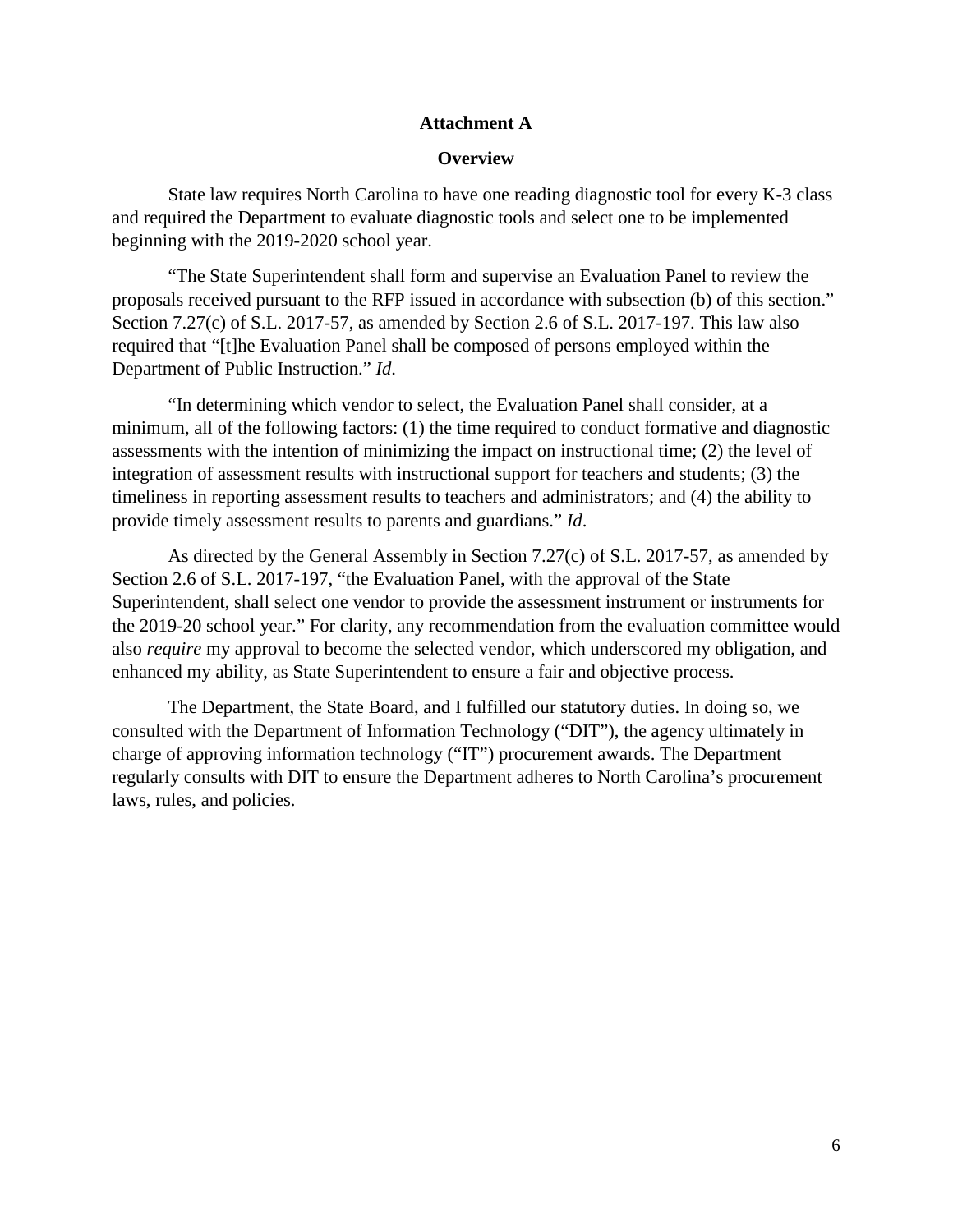## **Attachment B**

### **Read to Achieve Diagnostic Tool RFPs**

### **1. Introduction**

The procurement process for the Read to Achieve diagnostic tool faced unexpected challenges from within the Department. The process had to be cancelled and restarted twice to ensure fairness and objectivity, while also ensuring the Department and the State Board adhered to all state procurement laws, rules, and policies.

At the start of the process in 2017, evaluation committee members promised to prioritize fairness and objectivity over improper biases; going so far as to sign non-disclosure agreements and statements affirming that they had disclosed all possible conflicts of interest. Unfortunately, a small number of career Department employees did not honor these commitments.

Each evaluation committee member signed a Confidentiality Agreement. (See Exhibit A). Each member also signed a statement indicating that he or she had no conflict of interest. (See Exhibit B).

The first RFP ("RFP-1") was issued on December 6, 2017 and publicly opened on January 11, 2018. RFP-1 was cancelled on March 14, 2018 due to a lack of competition and errors in specifications. Even if RFP-1 had not been cancelled for this reason, the Department would have had to cancel RFP-1 due to an undisclosed conflict of interest.

During the evaluation phase of RFP-1, the Department was made aware that a voting member of the evaluation committee, who was also one of the two business owners responsible for managing the process, did not disclose that she had previously been employed by your client, Amplify. She was paid by Amplify immediately preceding her employment with the Department. The Department was made aware of this conflict by a whistleblower who is a career school district employee.

The second RFP ("RFP-2") was issued on September 6, 2018 and publicly opened on October 2, 2018. RFP-2 was cancelled on March 21, 2019. RFP-2 had many legal and fairness issues (detailed below) that tainted the process, and the evaluation committee did not reach the consensus required by procurement rules to recommend one of the four diagnostic tools to me. The Department discovered improper and unfair procedures were used during the evaluation and that a voting member of the evaluation committee breached the Confidentiality Agreement by disclosing confidential details about the procurement process.

### **2. RFP-2 Cancellation**

An agency can cancel an RFP when there are "circumstances that prevent determination of . . . the best value offer; or [there is] any determination that rejection would be in the best interest of the State." 09 NCAC 06B .0401. The RFP-2 evaluation process was plagued by multiple issues, resulting in the Department recommending to DIT that the RFP be cancelled.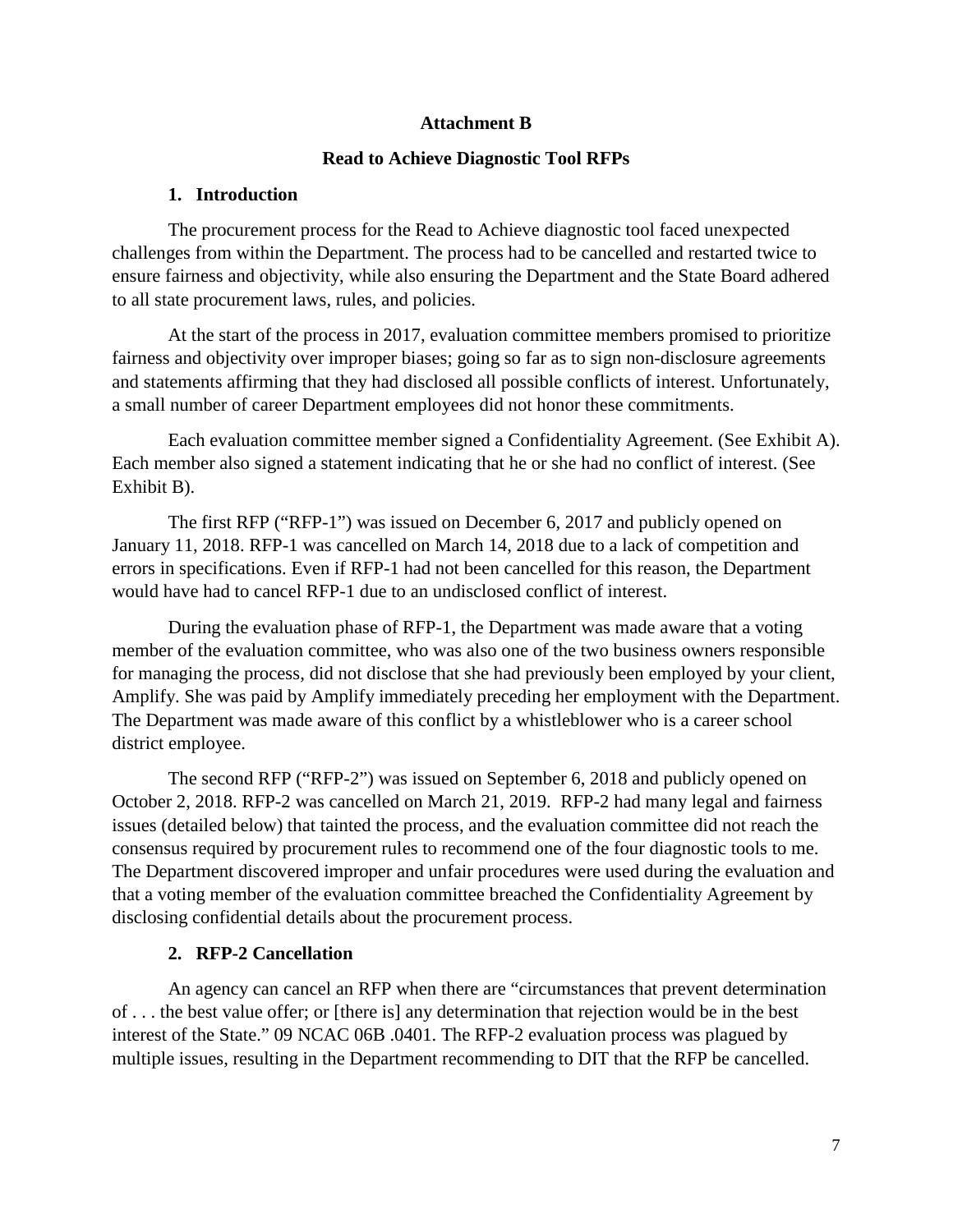Among these issues:

- a. breach of confidentiality agreement;
- b. unfair and improper ranking procedures;
- c. misstatements of fact leading to improper rankings;
- d. improper weights leading to improper rankings; and
- e. lack of consensus and unclear basis for comparison

### **a. Breach of Confidentiality Agreement During RFP-2**

An anonymous whistleblower provided the Department with a screenshot of a text message chain between two former Department employees showing that a voting member of the evaluation committee breached the Confidentiality Agreement.

Pursuant to 09 NCAC 06B .0103, the Confidentiality Agreement provides that "... all information and documentation (verbal and written) relative to development of a contractual document is deemed 'confidential' and shall remain confidential until successful completion of the procurement process. Therefore, Evaluation Committee Members are required to keep all comments, discussions, and documentation confidential . . . ." (See Exhibit A). "If it is discovered that there has been a breach of confidentiality by a member of this Committee . . . [t]he solicitation may be cancelled . . . ." (See Exhibit A).

During the text exchange, dated January 8, 2019, which is the same day as a meeting of the evaluation committee, one of the texting participants stated: "Well, just got off another marathon call with [employee's initials redacted]. 1 hour 45 minutes all about RFP what a mess!" (See Exhibit C).

The text messages describe who was on the evaluation committee and how each member voted during the meeting. The texting participant editorialized that some evaluation committee members "voted for children" while others "voted for helping teachers" so as to "appease lazy ass teachers." (See Exhibit C).

The Department still has an on-going investigation into this matter and the extent of the breach.

## **b. Unfair and Improper Procedures Corrupted the Evaluation Committee's Process in RFP-2**

The text exchange discussed above added to the concerns the Department and I already had about improper bias jeopardizing the legality and impartiality of RFP-2.

The ranking process for RFP-2 was deficient. During the November 2018 meeting, the evaluation committee members were directed to vote "yes," "no," or "maybe" on each specification. Members were directed to vote "maybe" if clarification was needed. (See Exhibit D).

However, the evaluation committee decided to rank vendors during the draft specification assessment *without* clarifying any specifications that received "maybe" votes. Instead, "maybe"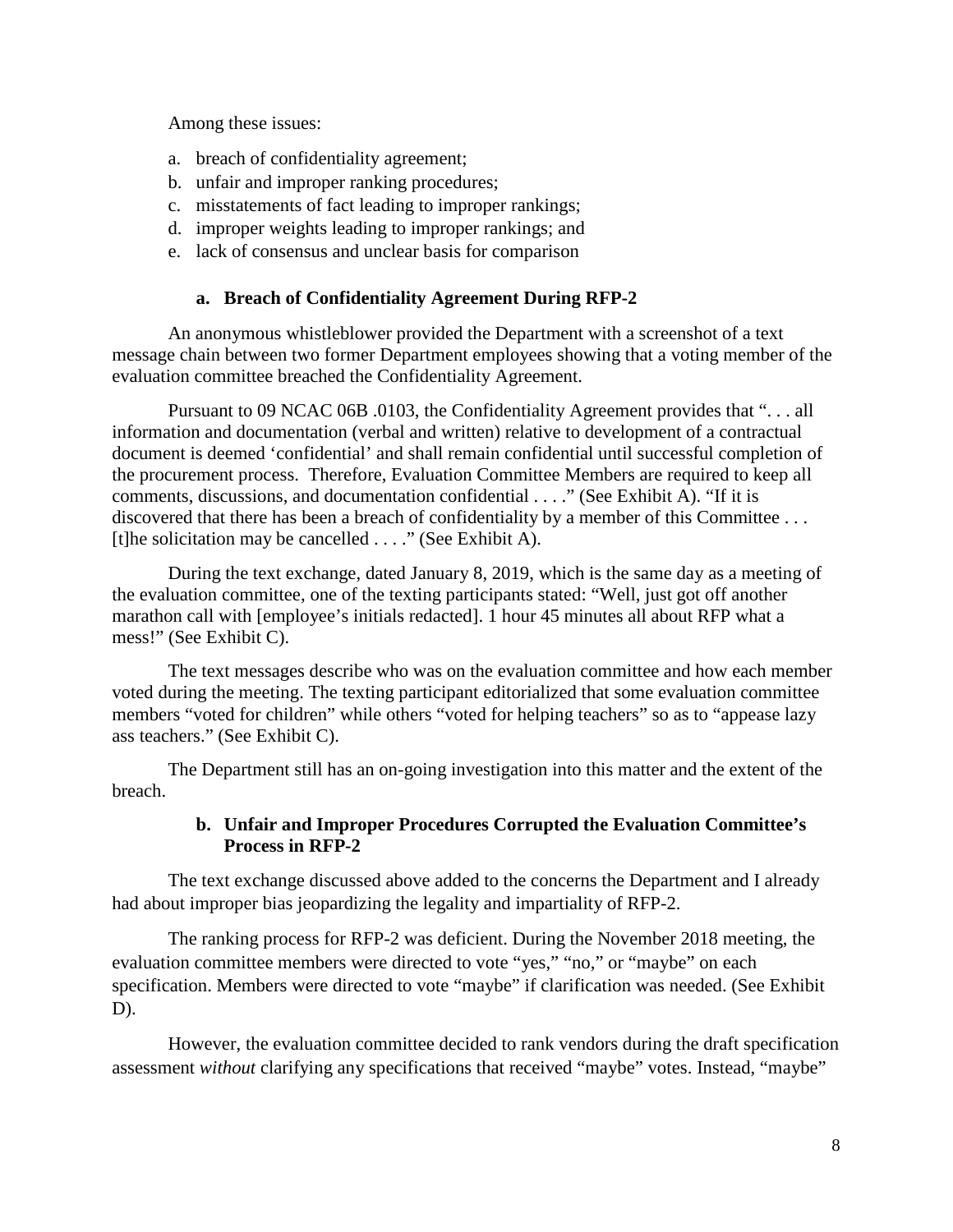votes were treated like "no" votes, and *only* "yes" votes were awarded points for ranking purposes.

A proper clarification process would have yielded more "yes" votes for vendors. The Department discovered many specifications that received "maybe" votes (and counted as "no" votes) should have received "yes" votes.

A clarification process should have occurred prior to any ranking by the evaluation committee. Vendors should have been receiving credit in this ranking process but were not, which corrupted the outcome. Further, misstatements of fact resulted in improper "no" votes and "maybe" votes (which counted as "no" votes) for Istation.

#### **c. Misstatements of Fact**

A PowerPoint presented to me in December 2018 contained multiple misstatements of fact and omissions of important vendor information. The presentation also had rankings of vendors based on these misstatements and omissions.

As documented in the released public records, multiple misstatements of fact were put forth by members of the evaluation committee during the RFP-2 meetings. Many of these misstatements, such as those regarding dyslexia screening, required subsequent clarification and correction.

The numerous misstatements of fact and biased information found in the December 2018 PowerPoint presentation were never corrected on that document because the presentation was never delivered publicly.

The voting members of the evaluation committee for RFP-2 followed guidance from whomever they considered to be a given topic's subject matter expert on the evaluation committee. Unfortunately, in multiple cases, the *opinion* voiced by a subject matter expert was not grounded in fact. Members of the evaluation committee, whether intentionally or not, were putting forth untrue statements about vendor products, but these falsehoods were treated as facts by the rest of the evaluation committee. Consequently, RFP-2 voting and rankings were based on misstatements of fact and incorrect data.

The Department will likely never know the full extent of the number of points improperly denied to Istation during the RFP-2 process due to these misstatements of fact. At best, this was an unprofessional and unfair process. At worst, this allowed for improper bias on the part of an evaluation committee member to skew the results. This jeopardized the objectivity and fairness of the entire RFP-2 process.

Even if the Department ignored these issues, the evaluation committee for RFP-2 attempted but failed to reach a consensus, as per procurement guidelines, on a recommendation. Then the Department learned that a committee member had broken the Confidentiality Agreement. The related text exchange, unfortunately, featured participants accusing that certain voting members would "vote for children" while others were voting to "appease lazy ass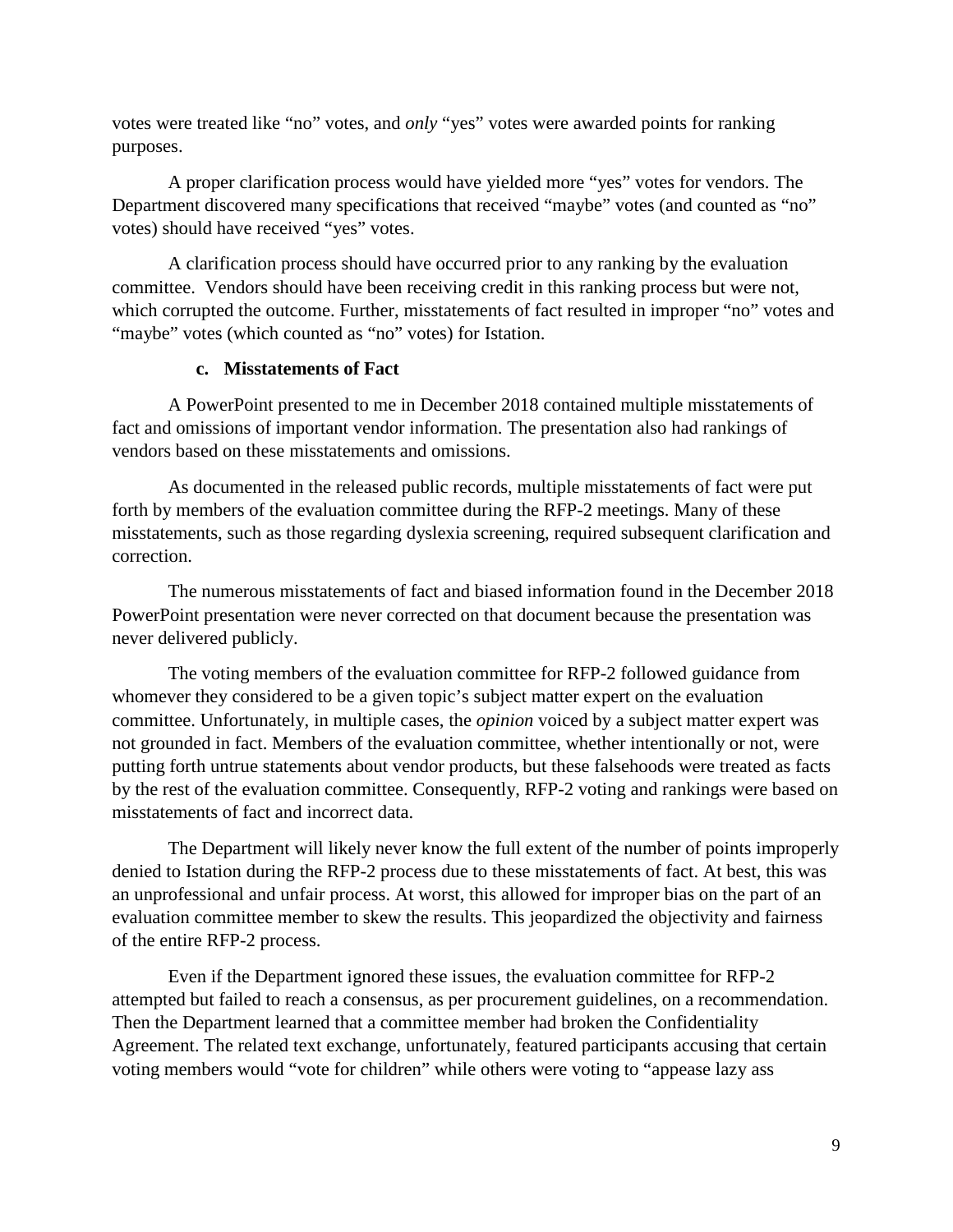teachers." This is disappointing evidence that misstatements of fact could have been intentional forms of improper bias.

The following points, a non-exhaustive list, are key examples of misstatements of fact that led to improper votes.

### **Misstatements of Fact = Improper Votes = Flawed Results**

*Misstatement (evaluation committee opinion (summarized in December 2018 PowerPoint)): Istation is not a valid diagnostic assessment (based on 10 maybe votes, 1 no vote).*

#### **Fact**:

Istation is a valid and reliable diagnostic literacy assessment and is used in all 50 states at the campus, district, or state level. It has been implemented statewide in eight states and is an approved K-3 screener in five additional states. The ISIP ER technical manual provides research underlying the assessment and includes results of research conducted on ISIP ER over multiple years showing strong concurrent and construct validity. ISIP ER reliability results for overall reading range from .927 to .970, which well exceeds required reliability at .80 or validity at .60. Results of predictability studies show ISIP ER can predict with confidence students' performance on End of Grade exams and is a stronger predictor than DIBELS ORF for Texas Achievement of Knowledge and Skills (TAKS).

*Misstatement (evaluation committee opinion (summarized)): Istation is not a valid dyslexia screener (based on 2 maybe votes, 9 no votes).*

#### **Fact**:

Istation is a valid dyslexia screener and ISIP ER is already used as a screener of risk for dyslexia in two states per legislation requiring dyslexia screening. ISIP ER provides reliable, continuous assessment in each of the critical areas of reading, including development of phonemic awareness and alphabetic knowledge and skills. Therefore, ISIP ER can be a powerful aid in identifying students with dyslexia early in their development. In a telephonic interview of Dr. Joseph Torgesen, one of the top experts in the field of dyslexia, conducted on July 12, 2019, he stated: "I consider this to be as good a screener as any I know of."

*Misstatement (evaluation committee opinion (summarized)): Istation does not meet the requirements for progress monitoring (based on 5 maybe votes, 5 no votes, 1 yes vote).*

#### **Fact:**

Istation is a valid progress monitoring tool and is currently being used for progress monitoring in all 50 states at the campus, district, or state level. Istation meets the requirements as a strong progress monitoring tool because it: (a) is brief – the assessment may be given to students in a one-on-one setting or with an entire classroom in approximately 30 minutes, (b) is repeatable – numerous items are available for each subtest, making the subtests repeatable throughout the school year, (c) is sensitive to improvement over time – ISIP ER has been designated to automatically provide continuous measurement of student progress throughout the year in all critical areas of reading, (d) documents improvement over time with instantaneous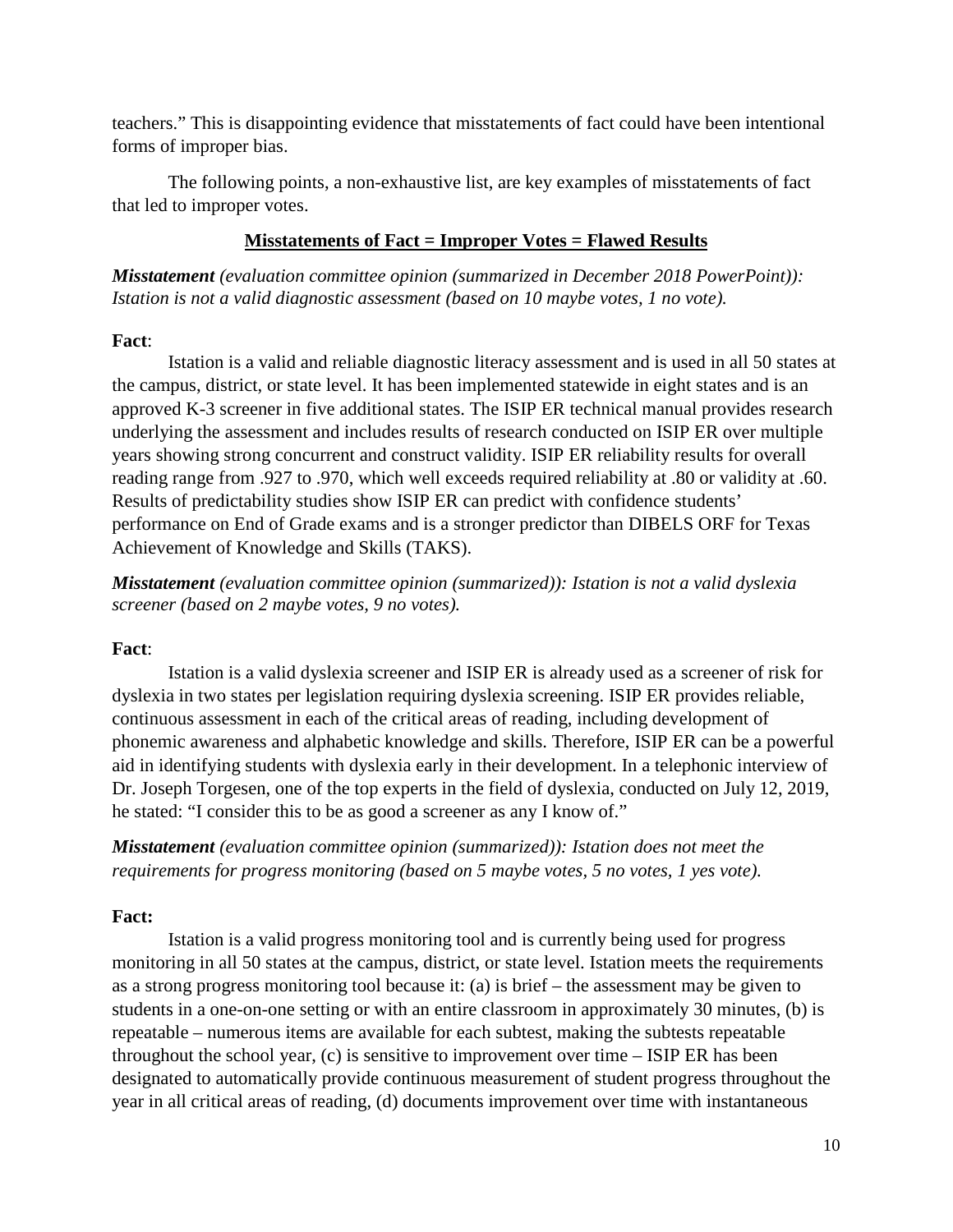reports to show student progress, and (e) allows for off grade progress monitoring as the assessment will automatically adapt to student ability even if it is below the students current grade.

*Misstatement (evaluation committee opinion (summarized in December PowerPoint)): Istation parent reports require the teacher to manually fill in the report for each child (based on 6 maybe votes, 2 no votes, 3 yes votes).*

#### **Fact**:

Istation *automatically* generates reports for teachers and parents that are available in English and Spanish, including the Student Summary Report which tracks each student's progress in critical areas being assessed with complete graphic and contextual analysis. Several user-friendly printable and customizable templates are also available that teachers can choose to use in addition to the automatically provided reports. Also, parents in North Carolina will have access to the online parent portal where they can access student level reports that show specific skills in which each student struggles, and it links directly to the appropriate lessons and resources.

*Misstatement (evaluation committee opinion (summarized)): Screen-based assessments are not developmentally appropriate for Kindergarteners and struggling learners (based on 4 maybe votes, 7 no votes).*

#### **Fact**:

ISIP ER computer-adaptive assessment is developmentally appropriate due to the very nature of the way items are administered that are individually selected to be at the right level of difficulty for each child. The measures are presented in an engaging format, thus reducing many of the problems, such as distraction and lack of interest, that are sometimes encountered when young children, especially struggling learners, are assessed. The computer-adaptive format engages young students as sights and sounds come to life with animated game-like interaction for young readers. The use of technology in the classroom has increased and will continue to increase in the future with all students. In a recent study of kindergarten students, Putnam (2016) found the level of teacher literacy support with the use of Istation had a statistically significant effect on early literacy achievement, explaining 17.7% of the variance in group differences. As the use of technology becomes more prevalent, the relationship between technology and literacy is at the forefront of educational decisions. This study contributes to the growing evidence that "the teacher's role in the classroom is strengthened by the introduction of new technologies," and "technology supplements, not supplants the teacher in the classroom."

#### **d. Improper Weights Given to Criteria**

Pursuant to the North Carolina Administrative Code and the DIT manual, an IT procurement process conducted by the Department must use both the source selection method and the evaluation method designated in the solicitation. RFP-2 directed the use of the "tradeoff" source selection method and the use of the "ranking" evaluation method (see RFP-2 pp. 13-14).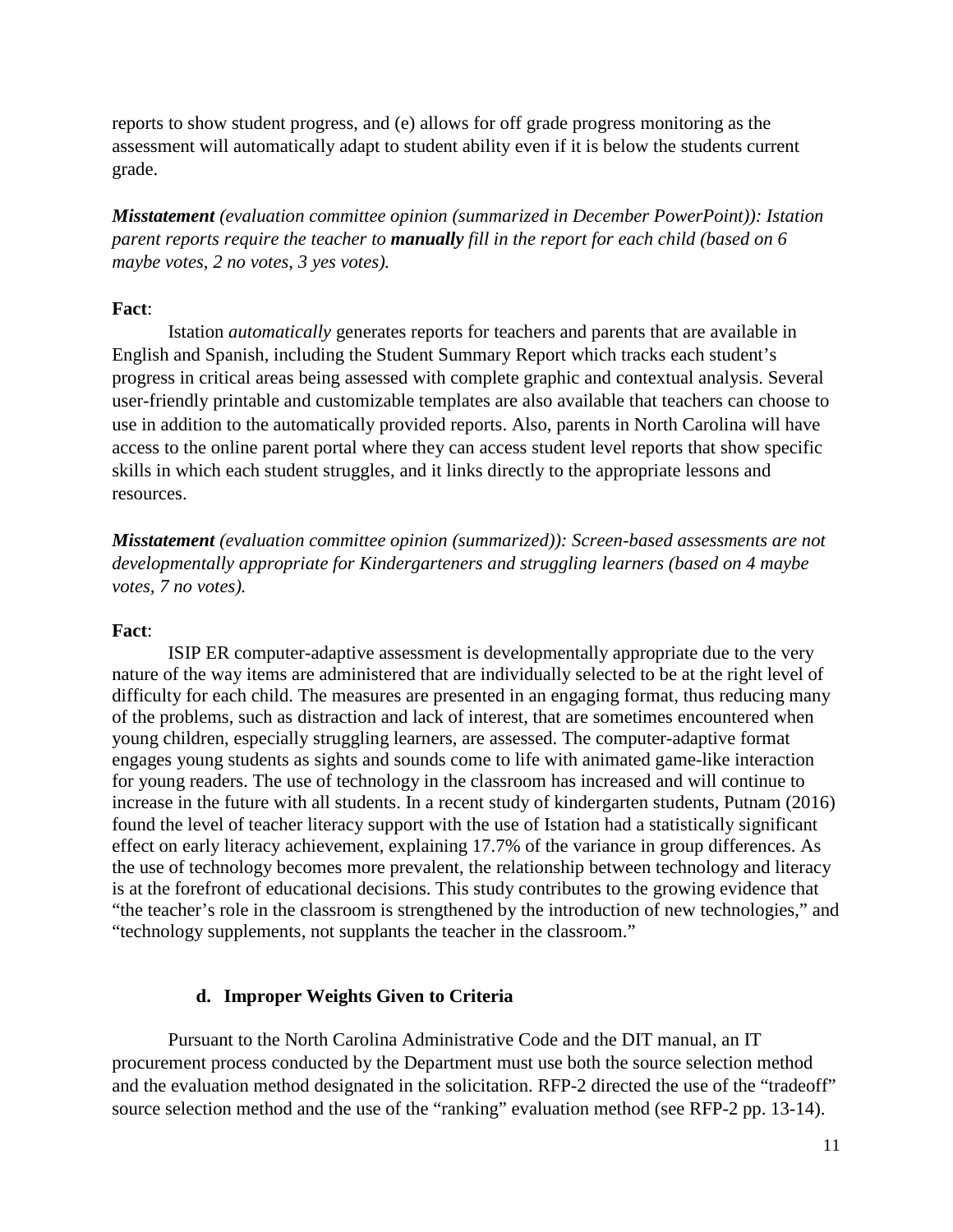Under the tradeoff source selection method, "the criteria are stated in relative order of importance in the bid" *but* the evaluation must consider the criteria "without weighting them." Statewide IT Procurement Office Manual 2017, Section 12.7.2. The evaluation committee improperly added weight to certain criteria in the RFP-2 process even though the solicitation document required use of the tradeoff source selection method. (See Exhibit E).

Each evaluation criterion should be given the same weight, and each bid receives a relative overall ranking. In the next phase, the ranking evaluation method, the evaluation committee is *then* allowed to adjust those rankings "up or down when considered with, or tradedoff against, other non-price categories." 09 NCAC 06B .0302(2)(c).

The State emphasizes the importance of equal weight as the first part of the process followed by potential adjustments for non-price categories because a goal of State IT procurements is to drive best value principles when buying services on behalf of the citizens and taxpayers of North Carolina. A best value procurement is "a procurement process with the objective of reducing the total cost of ownership." 09 NCAC 06A .0102(2). The "particular procurement methods used [in a best value procurement] are selected so as to result in the best value for the State in terms of the function to be performed or delivered." *Id.*

Procurement laws and policies, when followed, drive the best value by having equal weight for cost at first while allowing an evaluation committee to later adjust for other factors if necessary. If multiple vendors can provide products, which meet the requirements of North Carolina law, an agency must consider cost in proper stewardship of the taxpayer dollars entrusted to it. This process allows agencies to procure products and services that are the best value to the State and its people.

The RFP-2 evaluation committee improperly added weights to the scoring that prevented a best value procurement process. Because of this violation combined with the unfair and improper procedures described above, even a worthy product that was offered at no cost could have scored lower than Amplify.

### **e. A Flawed Ranking, Not a Recommendation**

Even though, as discussed, there was improper bias, flawed procedures, lack of fairness, misstatements of fact, and other issues from RFP-2 that jeopardized the results, the evaluation committee did bring both Amplify and Istation to my attention as the top-ranked vendors. However, to reach an agreement to recommend one tool to me, the evaluation committee had to reach a consensus. The only vote in RFP-2 occurred in January 2019 – it was a vote on which vendor(s) to continue negotiating with – and did not result in consensus, so there was no recommendation.

### **f. Cancellation of RFP-2**

With guidance from DIT, RFP-2 was properly cancelled.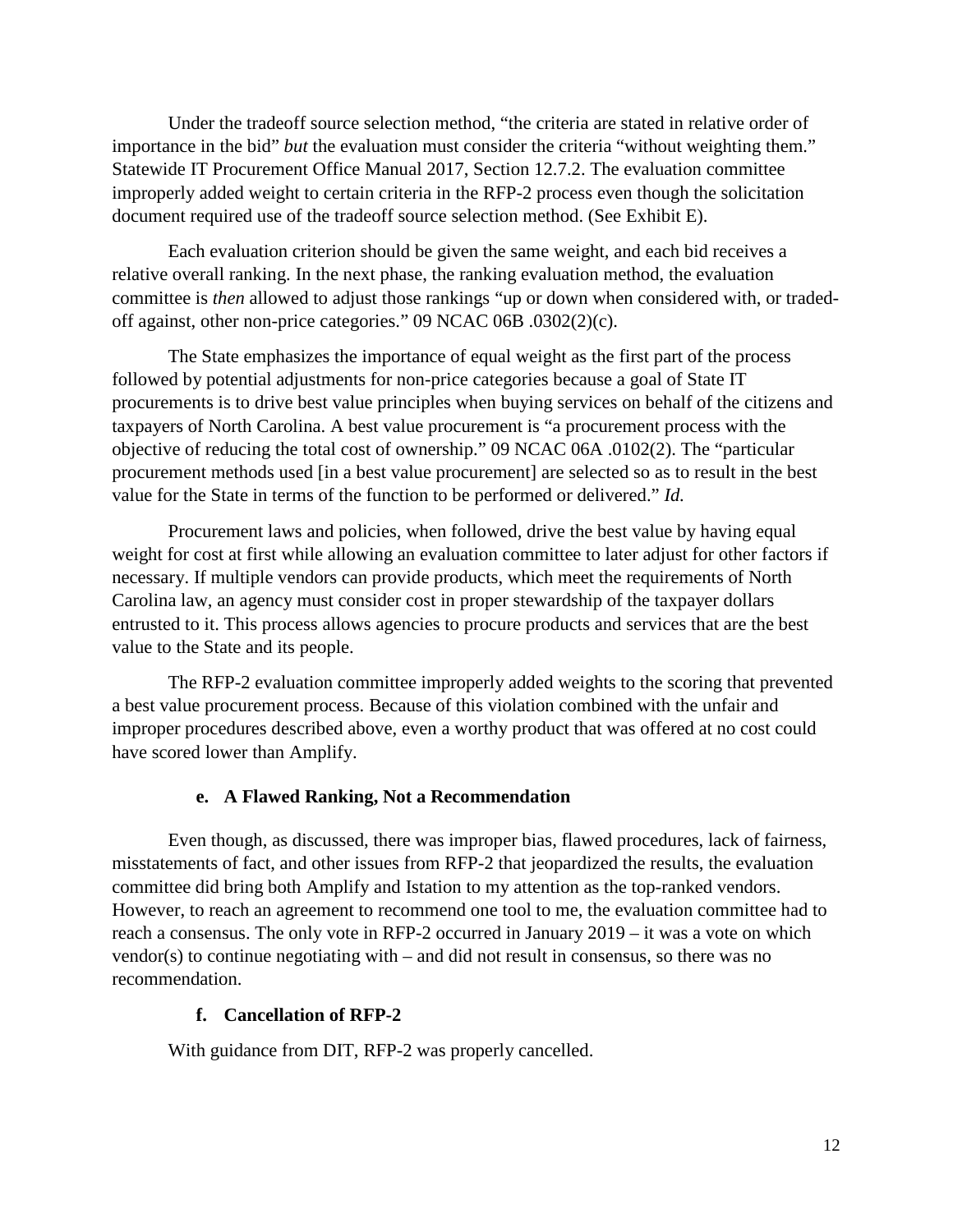## **Attachment C**

#### **Negotiations Process**

### **1. Introduction**

The Department, after consulting with the State Board and DIT and properly cancelling RFP-2, entered the negotiations process pursuant to 09 NCAC 06B .0316. An important aspect of the negotiations process is that "[n]egotiations shall not materially alter the intent or scope of the original solicitation document." 09 NCAC 06B .0316(e). The Department did not materially alter the intent or scope of the original solicitation document.

## **2. Intent of the Original Solicitation**

The intent of the original solicitation document was to effectuate the goal of the Read to Achieve legislation. RFP-2 stated that "[t]he purpose of this RFP and any resulting contract award is to solicit offers for Read to Achieve Diagnostic Software . . . to meet NCDPI's obligations under state laws, which can be found at N.C.G.S. 115C-83.1 et. seq." (see RFP-2 p. 6). The solicitation was intended to "ensure that difficulty with reading development is identified as early as possible; students receive appropriate instructional and support services to address difficulty with reading development and to remediate reading deficiencies; and each student and his or her parent or guardian be continuously informed of the student's academic needs and progress." N.C. Gen. Stat. § 115C-83.2 (2018). The intent of the negotiations process was to effectuate the goal of the Read to Achieve legislation. The intent did not materially change.

### **3. Scope of the Original Solicitation**

In RFP-2, the Department listed six criteria for evaluation. In the negotiations process, with guidance from DIT, the Department reworded certain criteria for brevity and clarity and removed two criteria that had already been fully addressed. The scope did not materially change. The negotiations process, however, did correct a flaw in RFP-2 by *removing the weights from the scoring of the criteria*.

| <b>RFP-2 Criteria</b>                                    |           | <b>Negotiations Criteria</b>                                                                                                               |
|----------------------------------------------------------|-----------|--------------------------------------------------------------------------------------------------------------------------------------------|
| Substantial Conformity to Solicitation<br>Specifications | $\bullet$ | Reworded as "Formative & Diagnostic<br>Assessment" for clarity*                                                                            |
| <b>RFP</b> Desired Specification                         | $\bullet$ | Reworded as "Personalized Learning" for<br>clarity**                                                                                       |
| Proof of Concept/Demonstration                           | $\bullet$ | Removed since this part of the process was<br>properly completed by the evaluation<br>committee during RFP-2 and did not need<br>repeating |
| <b>Vendor Cost Proposal</b>                              | $\bullet$ | <b>Vendor Cost Proposal</b>                                                                                                                |
| Vendor Relevant Experience and Reference<br>Checks       | ٠         | Removed since this part of the process was<br>properly completed by the evaluation<br>committee during RFP-2 and did not need<br>repeating |
| <b>Vendor Financial Stability</b>                        | $\bullet$ | <b>Vendor Financial Stability</b>                                                                                                          |

The chart below shows how the changes were not material alterations.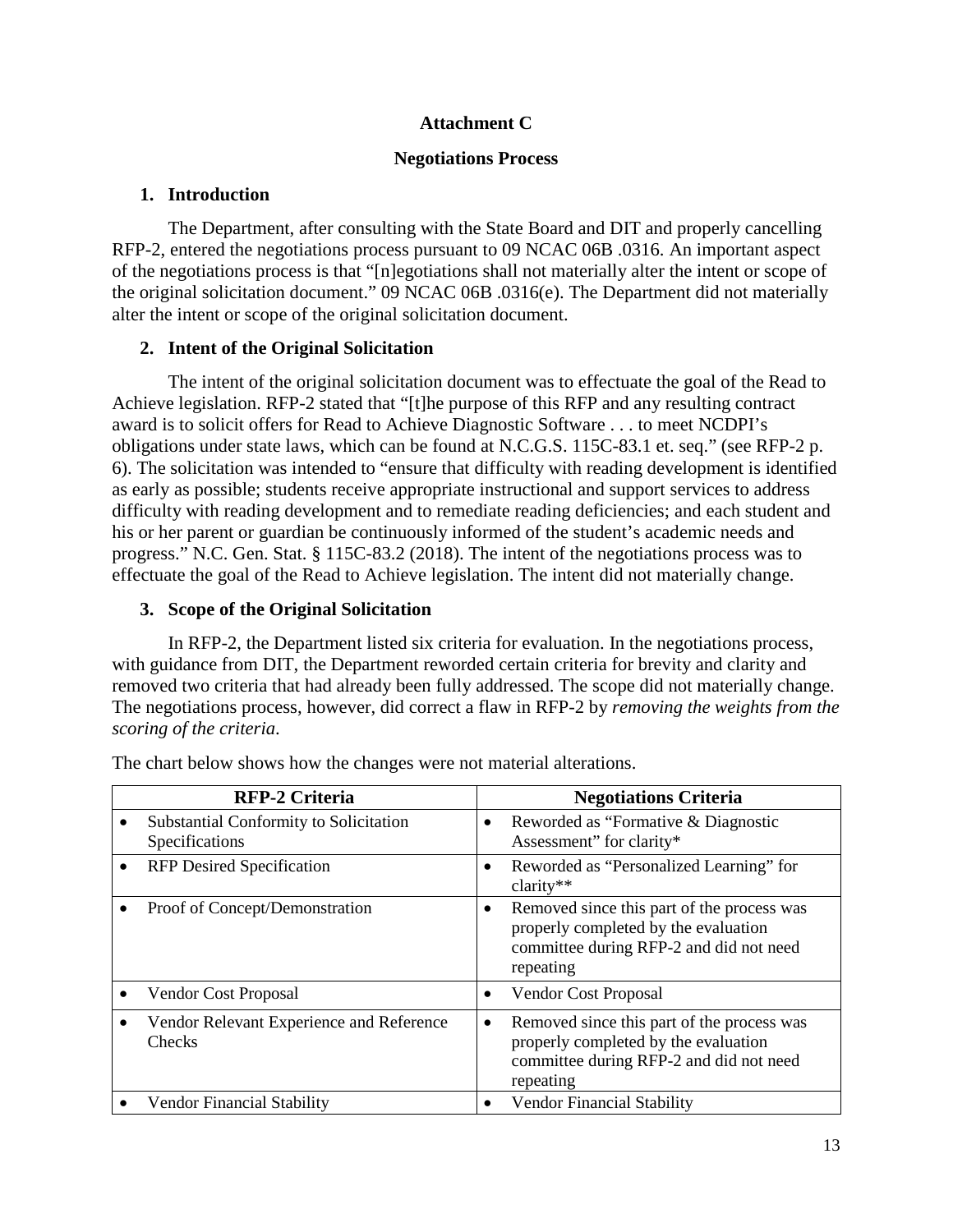\*As you state in the supplemental letter, "the whole purpose of the RFP is to procure 'valid, reliable, formative and diagnostic reading assessments.'" (See RFP-2 p. 6).

\*\*In RFP-2, the Department had included personalized learning as a substantive desired specification. Personalized Learning is a strategic direction of the State Board and clarification was added through this rewording in the negotiations process.

### **4. Amplify's Claims in the Supplemental Letter**

The theories purported in your protest are incorrect. The scope of the negotiations did not materially change from those of RFP-2. The Department did not change the rules of the procurement. Your claim that the Department "threw out" criteria is wrong. With guidance from DIT, certain criteria were removed because they were already satisfied for the evaluation committee and others were reworded for clarity.

Properly following IT procurement policies, as discussed above, the criteria *were not weighted* during the negotiations process and were equal as a result. References and product demonstrations for Amplify and Istation were both properly completed and satisfactory. Being unweighted and equal, the vendors were equal for these criteria.

With the guidance of DIT, the Department properly moved the cost proposal and vendor financial stability, both criteria from RFP-2, higher in priority without materially changing the scope. This did not have an impact on the outcome, though, because no adjustments were made by the evaluation committee based on the order of priorities.

All the criteria were unweighted and equal. Amplify and Istation were both satisfactory for vendor financial stability. Being unweighted and equal, the vendors were equal for this criterion. Istation's cost proposal provided during the negotiations had more strengths and fewer weaknesses than Amplify's cost proposals provided during the negotiations.

When given all the facts and the strengths and weaknesses for all criteria, the evaluation committee for the negotiations process unanimously agreed to continue further negotiations with Istation and recommended awarding to Istation. The evaluation committee had no need to adjust for other factors.

### **5. Cost and Value**

As discussed above, the State emphasizes the importance of equal weight first. This can potentially be followed by adjustments for non-price categories because a goal of State IT procurements is to drive best value principles when buying services on behalf of the citizens and taxpayers of North Carolina. A best value procurement is "a procurement process with the objective of reducing the total cost of ownership." 09 NCAC 06A .0102(2). The "particular procurement methods used [in a best value procurement] are selected so as to result in the best value for the State in terms of the function to be performed or delivered." *Id.*

Procurement laws and policies, when followed, drive the best value by having equal weight for cost at first while allowing an evaluation committee to later adjust for other factors if necessary.

Cost was a significant factor in RFP-2. If multiple vendors can provide reading diagnostic tools that each meets the requirements of North Carolina law, the Department must consider cost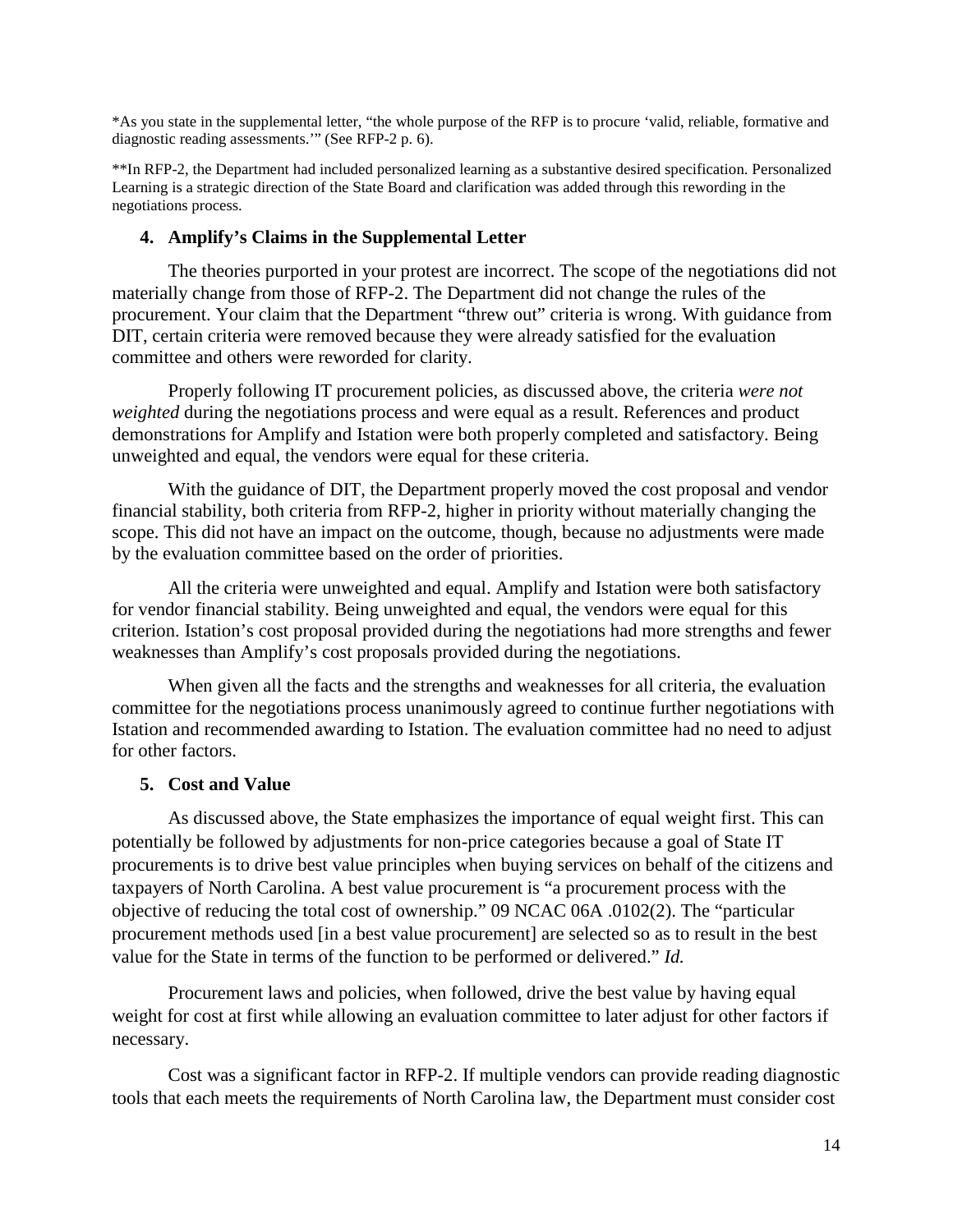in proper stewardship of the taxpayer dollars entrusted to it. Per procurement policies, this maximizes value for the citizens of North Carolina. The Department made clear to Amplify and Istation that cost would continue to be a significant factor in the negotiations process. To emphasize the importance of cost in the process, and with the guidance of DIT, cost was given a high priority in the Request for Negotiation communication sent to both vendors.

To maximize fairness during the negotiations process, the Department gave each vendor the opportunity to improve their price offered to the State. Amplify offered a reduced bid of \$3.8 million annually (plus professional development costs) compared to its bid of \$6.1 million annually (plus professional development costs) in RFP-2. This bid was still objectively higher than Istation's bid of \$2.8 million annually (plus professional development costs).

Though cost was given a high priority, the evaluation committee for the negotiations process did not use such priority in its determination. Every criterion was unweighted and equal. The evaluation committee made its recommendation based on evaluations of the *unweighted criteria* and had no need to adjust for other factors.

Your claims in the protest are wrong. Also, in your protest letter dated June 24, 2019, you take issue with a newspaper article that reported Istation's contract amount for the contract award and Amplify's current contract amount. The Department answered the questions asked by the reporter. While we cannot control what a reporter decides to compare, you use the opportunity to point out that Amplify's bid was \$3,755,560 a year, which you say represents more than a 40% reduction from prior years.

In the next paragraph, however, you claim that Amplify's tool offers more than Istation, specifically, the TRC. You do not properly qualify this argument with the fact that the additional offerings would cost more than the amount of Amplify's bid. Amplify's bid referenced in the protest letter was \$3.8 million (plus over \$500,000 for professional development) and did not include the TRC. Amplify also proposed an alternate bid, which included the TRC and added Amplify Reading National Edition, along with additional professional development. This bid was for \$10.1 million in the first year (plus \$1.2 million for professional development).

A top priority of any IT procurement is to find the best value for the State in terms of the functions to be performed or delivered. After a fair and unbiased process, Istation proved to be that best value to the State.

## **6. Recommendation to and Approval by the State Superintendent and the State Board of Education**

The evaluation committee for the negotiations process presented to me its unanimous recommendation to select Istation, and I approved the recommendation to select Istation. (See Exhibit F). Department staff and I then presented the recommendation to the State Board, and the State Board unanimously approved the recommendation to select Istation.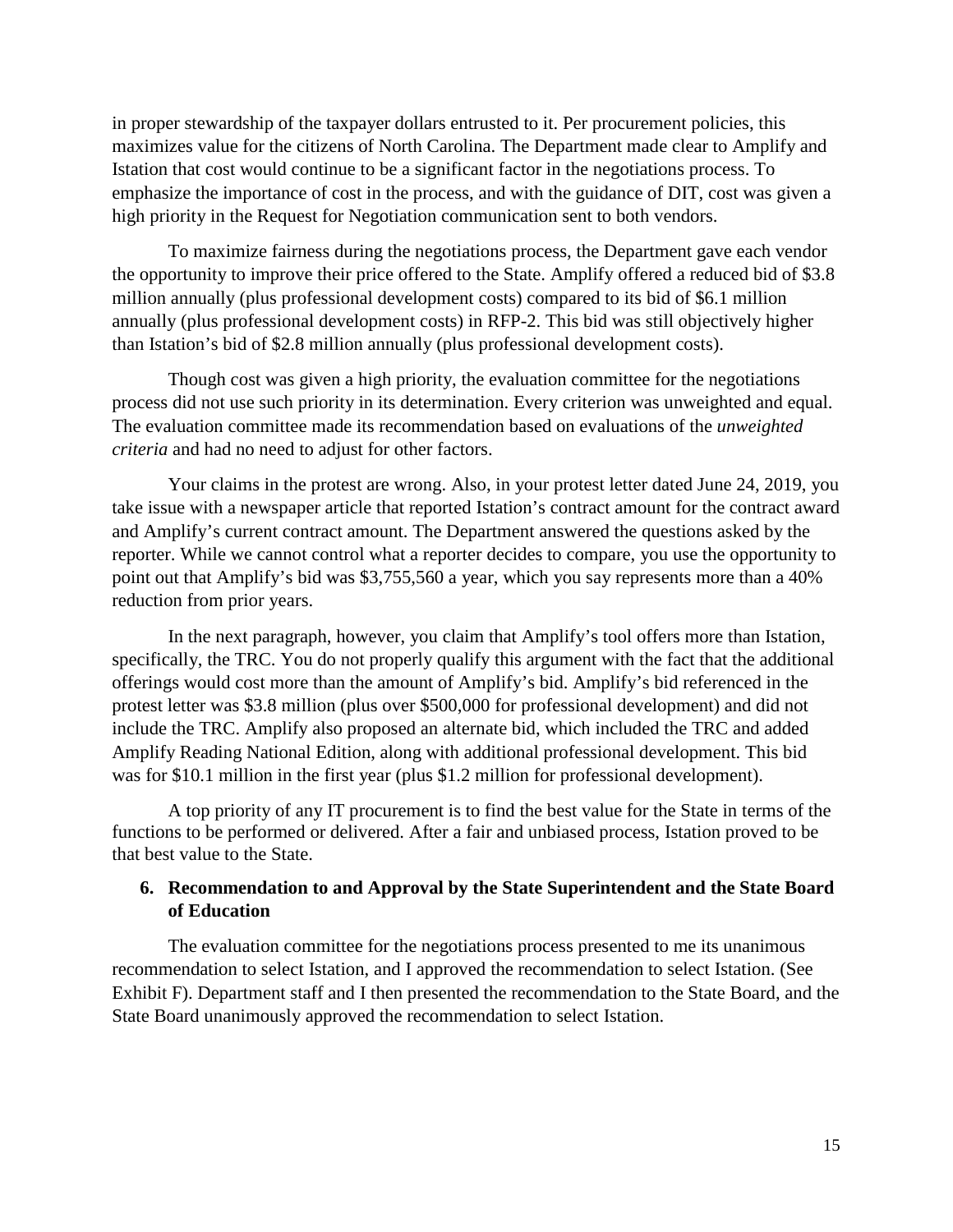## **Attachment D**

#### **Istation**

### **1. Introduction**

Throughout this protest for Amplify, you make incorrect claims about Istation to argue in favor of Amplify's request. Istation has already been used successfully in other states and more than satisfies the requirements to be the reading diagnostic tool for North Carolina. Contrary to your incorrect claims:

- Istation satisfied the requirements of the procurement,
- Istation meets the requirements of law,
- Istation predicts students who are at risk of a reading difficulty,
- Istation screens for dyslexia,
- Istation is developmentally appropriate,
- Istation assesses required measures,
- Istation is effective at measuring a student's progress,
- Istation allows for students to interact with and read aloud to teachers,
- Istation provides sufficient data to allow determinations of short-term student progress,
- Istation accurately and reliably determines which students will be reading on grade level by the end of the school year, and
- Istation is already on track for successful implementation in North Carolina.

### **2. Istation's Use in Other States**

Istation has been adopted for statewide implementation in eight states: Texas, Florida, Colorado, Kansas, New Mexico, Idaho, Arkansas, and North Carolina. In addition to the eight statewide implementations, Istation has been approved by state departments as a K-3 literacy screener in the following states: Massachusetts, Mississippi, Michigan, Ohio, and Oklahoma.

### **Idaho**

The State Department of Education in Idaho recently released preliminary spring reading scores on July 1. Scores went up across the board from fall to spring.

"The preliminary results from this first year of the new, comprehensive Idaho Reading Indicator are promising," state superintendent Sherri Ybarra said in a news release. **"**The improvements were considerable. In each grade, the number of students reading at grade level improved by at least 12 percentage points. In first grade, the improvement approached 24 percentage points. Put another way, more than 14,500 students who scored below grade level on the fall IRI advanced to grade level by spring."

Kevin Richert, What the New Reading Scores Say – And What They Don't Say, IDAHO ED. NEWS (July 11, 2019), https://www.idahoednews.org/news/what-the-new-reading-scores-sayand-what-they-dont-say/.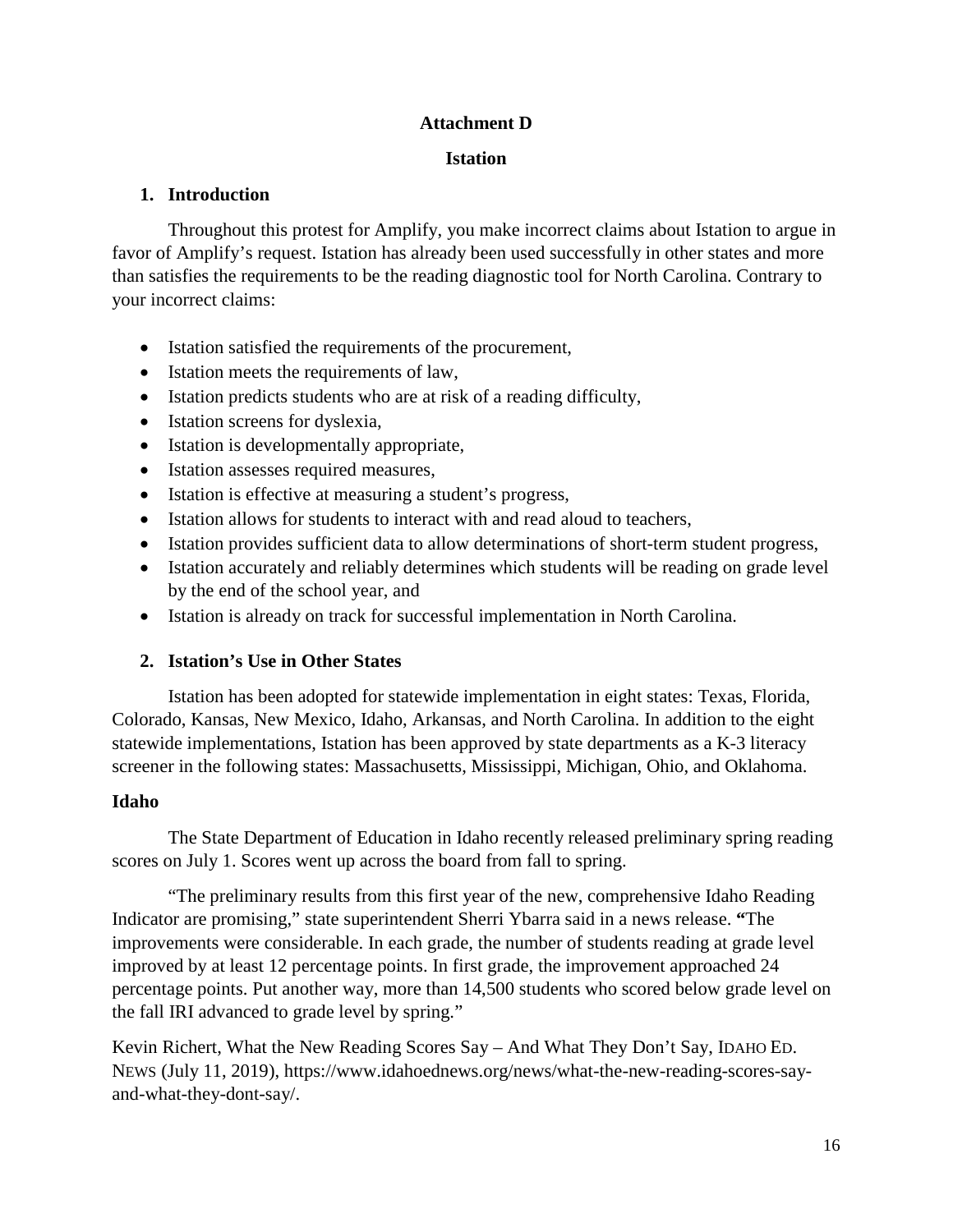#### **Florida**

Based on a recent report from Florida, results are promising for third grade students who have used Istation, as districts partnering with Istation indicate higher growth for third grade standardized testing in May. In the districts of Alachua, Monroe, Pinellas, and Polk, third grade scores "averaged a growth rate of 5.58% over the course of the FSA 2015-2019 testing results. This is over 2% more than average growth rate of districts that have not partnered with Istation. This average growth rate comes out to 3.4% over the same span of years."

"Istation helps raise the potential for growth in each student by allowing both teachers and students to monitor student growth, and by providing individualized education plans for each student based off of needs. These plans are scripted so a new teacher can easily use them, or if there is a seasoned educator using the technology they can smoothly add their own material to the personalized lesson so that each student gets the education they need rather than the traditional "one-size-fits-all" approach. "I love that it (Istation) tiers my students and provides individualized interventions that I can use to help my struggling students," said Jessica Lockwood, a third-grade teacher at Poinciana Elementary School on Key West."

Online Staff, Higher Growth Reported for Third Grade Standardized Testing In Florida Districts Partnering With Istation, THE BOCA RATON TRIB. (June 18, 2019), http://www.bocaratontribune.com/bocaratonnews/2019/06/higher-growth-reported-third-gradestandardized-testing-florida-districts-partnering-istation/.

#### **Arkansas**

A recent press release out of Arkansas speaks to reliability and validity of using Istation as a K-3 assessment. "Up to 40% of Arkansas's public kindergarten, first and second graders need additional support to achieve at a desired level in reading. That's based on the 2019 results from the three different nationally standardized tests from which school districts can choose to give to pupils to gauge their achievements in reading and math. The state-authorized tests -- Istation, Renaissance, and NWEA -- produced similar results, which indicates the tests are reliable measures," said the state's director of assessment, Hope Worsham.

Cynthia Howell, Education Notebook, ARKANSAS DEMOCRAT GAZETTE (July 15, 2019), https://www.arkansasonline.com/news/2019/jul/15/english-reading-scores-stir-queries-tes-1/.

### **New Mexico**

New Mexico awarded Istation with a statewide contract in 2016 and faced a four-week timeline for implementation. Cloudcroft Municipal Schools K-8 Principal and DTC shared the following comments from her faculty and staff:

"This experience has changed our minds about Istation. We weren't a fan [sic] because of the quick turnaround we had to do. But the people with Istation have been very helpful and so nice so that was not as scary as we thought it would be. My teachers loved how quickly they got their data and access to intervention for students" (response on file with the Cloudcroft Municipal Schools).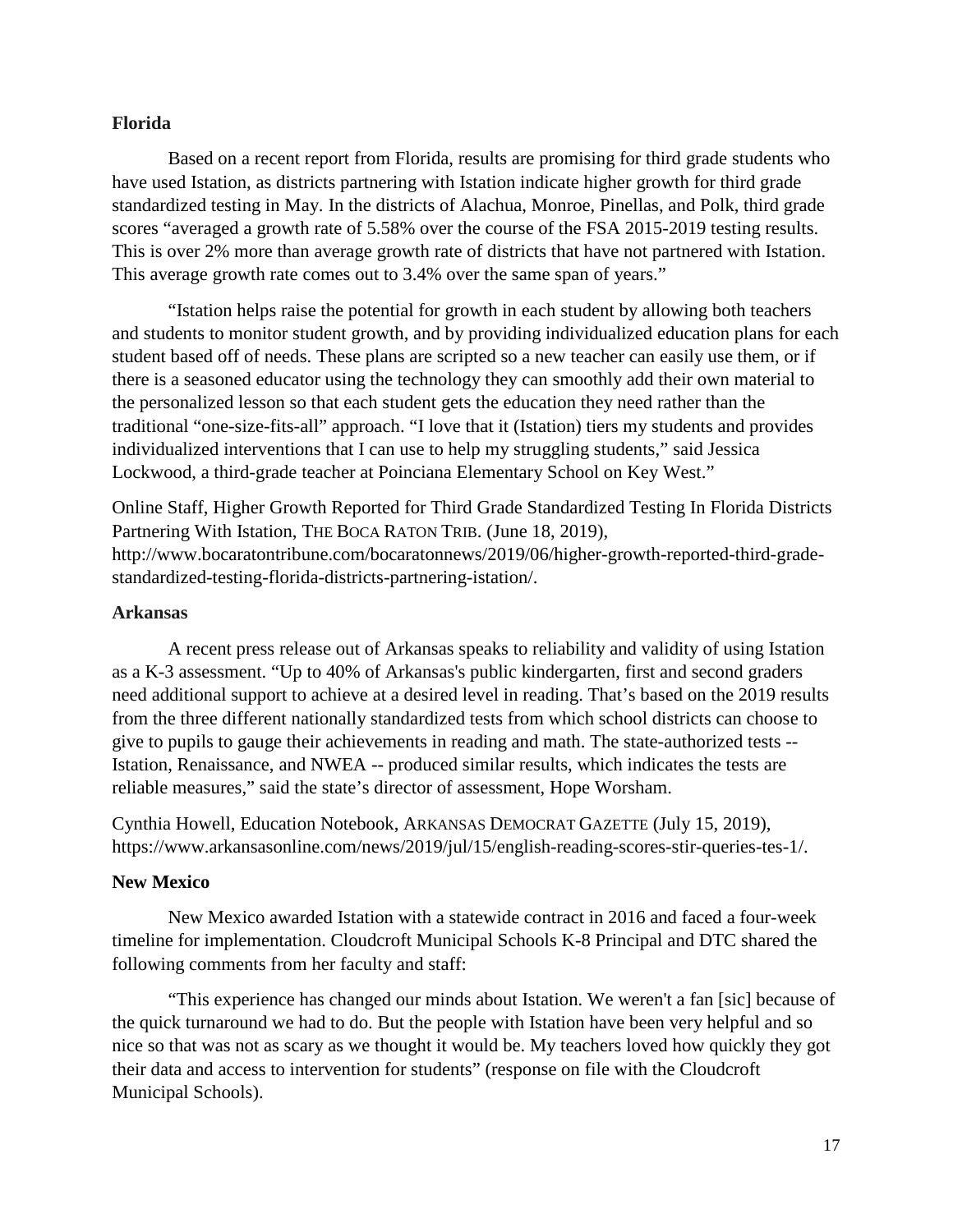". . . I have an autistic student in third grade who is very negative, and it is hard to test because he refuses. He finished the entire test without redirecting from us. And even asked after the test when he could do it again. At one point he was belly laughing! That just doesn't happen with him on a test or a computer." *Id*.

"You personally relieved my personal concerns for utilizing the program with five-year old children! I'm on board now to support and encourage our teachers to give this a try . . . ." *Id*.

"I am so relieved to say I really think we will love this new program! The Istation staff are all so very passionate and most of them are former teachers who used this in their own classrooms!" *Id*.

"I feel very much at ease with it, and the other administrators I talked with were also very relieved and optimistic." *Id*.

"I have really been impressed with your company's responsiveness. I have dealt with support twice, and they were incredible." *Id*.

#### **Kansas**

Kansas approved the entire program for Kansas Reading Success in 2015. A fifth grade teacher at Chanute Elementary School in Kansas shared how Istation has impacted her students' learning, her teaching, and her classroom. Though Kansas differs from North Carolina because all schools use the curriculum, her comments about reports and simplicity for gathering data provide an important example of how teachers quickly gain insight into using data to inform instruction.

"I love the reports! They give so much information on exactly what the students are getting and what they aren't. For example, I had one Tier 3 student who was doing great on Istation. With each passing week, her scores were improving. When the monthly assessment was pushed in, however, she tanked it. I was able to drill in and see exactly which questions she had missed. After the analysis and a conversation with her, it was apparent she bombed it on purpose; she was nervous about moving up to a harder level. After much encouragement she is back on track and moving forward!"

"I love that it is pushed in each calendar month. It helps keep the kids motivated and is so easy for the teacher. If a student is absent the day of the assessment, it's just there the next time they log on . . . so easy on the teacher! Also, the reports generated from the assessments are amazingly data rich. I feel that it is meaningful data that drives both instruction and intervention. My Professional Learning Community (PLC) is considering using the Istation assessments as our common assessment next year to track student growth."

Lindsey Joyce, Year One With Istation: A Grade 5 Teacher Reflects, ISTATION BLOG (May 4, 2016), https://blog.istation.com/year-one-with-istation-a-grade-5-teacher-reflects.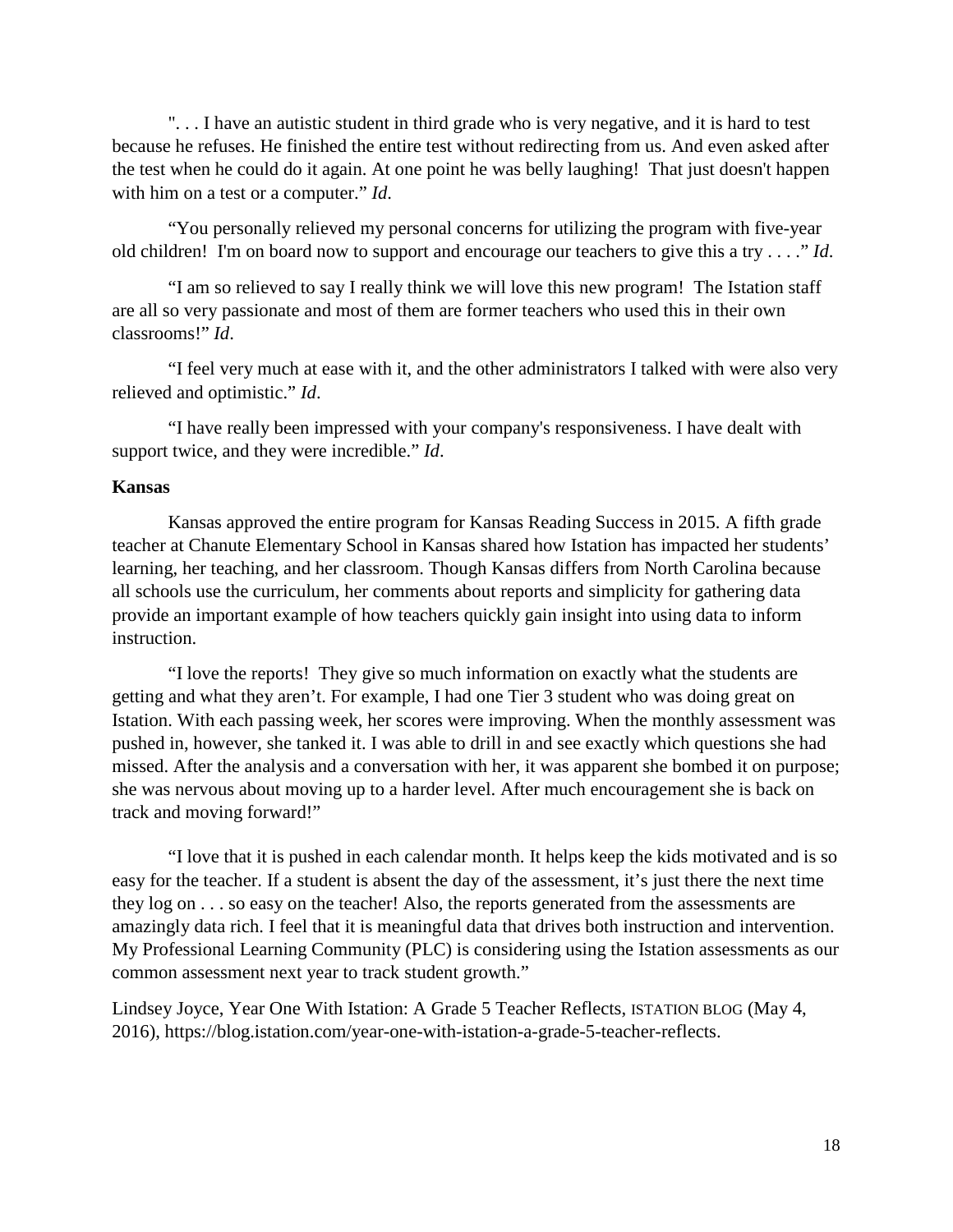#### **3. Istation Feedback from North Carolina**

Eric Davis, Chairman of the State Board, told me that he discussed the State Board's decision with education experts he trusts, and they told him they consider Istation one of the top diagnostic tools available (second only to another vendor that applied but did not meet all the criteria of the Read to Achieve law (not Amplify's tool)).

Multiple meetings of the State Board have occurred since the contract award to discuss Istation and its implementation in the 2019-2020 school year. The State Board has been supportive of the contract award and has not budged from its decision. When discussing the training schedule for Istation in a board meeting on June 28, 2019, State Board member Amy White said: "This is not a discussion about whether we're going back to mCLASS."

T. Keung Hui, After outcry from educators, NC will delay use of computer-based reading test, THE NEWS & OBSERVER (June 29, 2019, updated June 29, 2019), https://www.newsobserver.com/news/politics-government/article232045842.html.

At the same meeting, Amy White said: "I think having something new is always hard. Moving from one platform to another is always hard. But I think once they see it, touch it, feel it, they will realize that [Istation's] going to be something very positive."

Board member Dr. Olivia Oxendine said: "This is more of an instructional feature advantage that I see in Istation. The other thing is that I go back to the year 2013, definitely 2014-15, and there was an incredible angst around the state among classroom teachers and curriculum specialists and superintendents about the amount of time taken away from sheer, pure instruction so that so much could be done with assessment, the assessment of students. So, we received during that period of time, probably about 18 months to two years, a barrage of emails from superintendents and teachers about not enough, not sufficient time given to the direct instruction of reading. So, I believe that we are going to have the opportunity to allow teachers to do what is called teaching reading and acknowledging and teaching to the science of reading, which is music to my ears."

Jack Hoke, the Executive Director of the NC School Superintendents Association, emailed me and told me that he attended a session in Asheville with Istation. He said it appeared to be an excellent tool.

The number of positive responses from North Carolina educators continues to grow as more and more attend Istation trainings. Please see the current compilation of responses collected after educators completed face-to-face training with Istation. (See Exhibit G).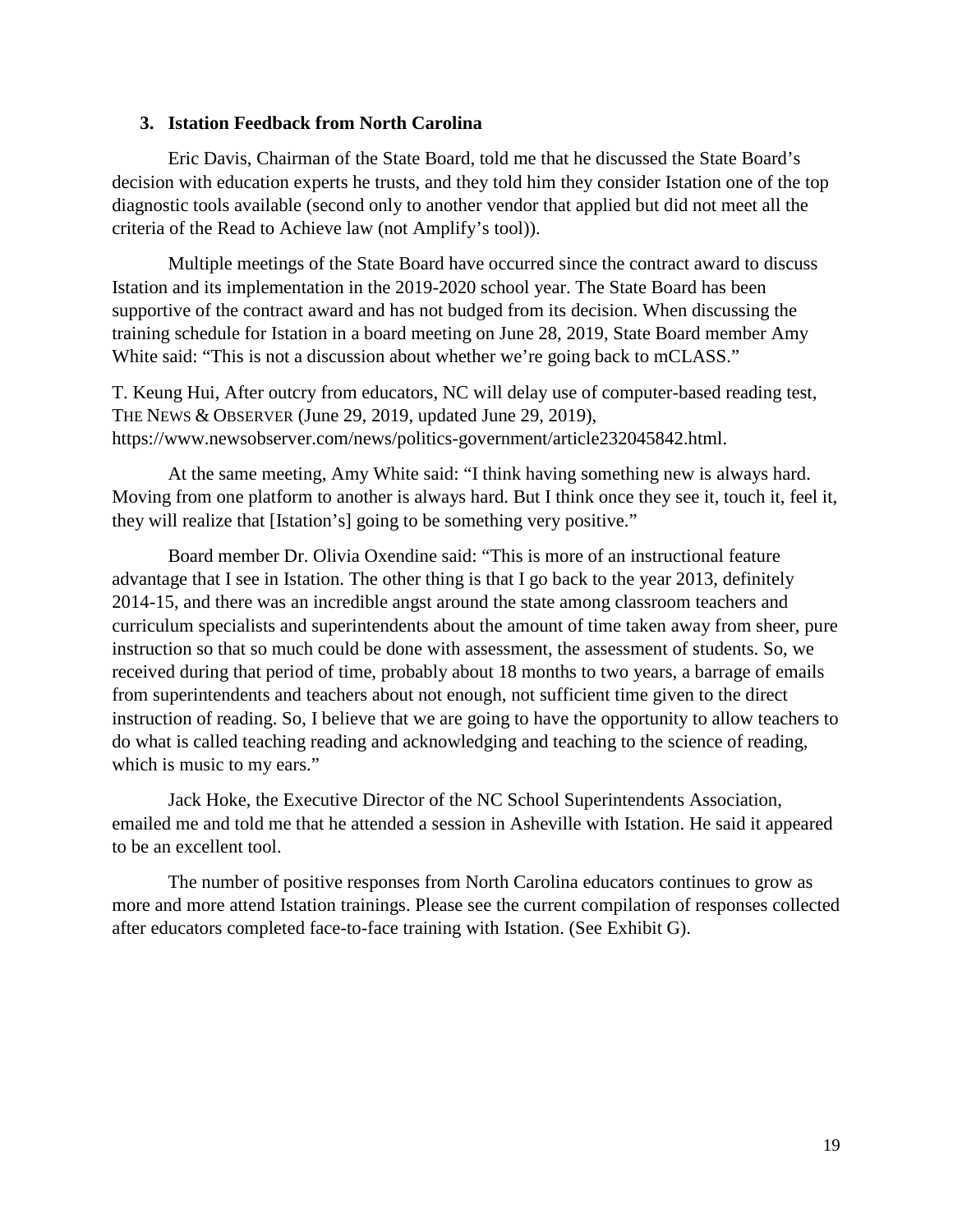## **4. Amplify's Claims are Incorrect**

## **a. Istation Meets the Requirements of Law**

Before this process, Istation was approved by the State Board as an assessment for proficiency in third grade reading under the Read to Achieve law and was used by others in North Carolina at their own expense.

Istation meets all the criteria of the Read to Achieve law (G.S. § 115C-83.6):

- i. Istation serves as a valid, reliable, formative, and diagnostic reading assessment for students in kindergarten, first, second, and third grades.
- ii. Istation provides immediate data that can be used with the Education Value-Added Assessment System (EVAAS) to analyze student data to identify root causes for difficulty with reading development and to determine actions to address them.
- iii. Istation provides formative and diagnostic assessments and resultant instructional supports and services to address oral language, phonological and phonemic awareness phonics, vocabulary, fluency, and comprehension using developmentally appropriate practices.
- iv. Istation is administered by computer or some other electronic device as allowed by law.

## **b. Istation Adequately Predicts Students Who Are at Risk of a Reading Difficulty**

The authors, Dr. Joseph Torgesen and Dr. Patricia Mathes took great care in constructing the ISIP ER item pool, basing the types and content on contemporary findings in early reading research. Istation's ISIP ER measures are designed to be used for Universal Screening (benchmarks three times a year) and Progress Monitoring (monthly). The benchmarks and progress monitoring assessments are designed to test the same skills in the same format and with the same consistent and comparable results. While the questions will change for the individual student, the subtest, the format, and overall score composition will remain consistent between progress monitoring and benchmarks to ensure consistency in instructional design and instructional decisions between benchmark months.

The advanced technology used in Istation's adaptive format provides data to help teachers determine which students are at risk for reading difficulties and those who have missed critical foundational skills that are typically not assessed at later grade levels. For each student, the tasks adapt to lower or higher-level skills – meeting the student where he or she is on the student's reading journey – and produces a reliable estimate of their ability.

Reliability and validity are two important qualities of measurement data. Reliability can be thought of as consistency and validity can be thought of as accuracy. The ISIP Early Reading Technical Report (c 2011; 2016) describes a study conducted using ISIP Early Reading data collected from kindergarten through grade 3 in five elementary schools in north Texas. Regarding measures of reliability, data suggest consistently high levels of internal consistency in the subtest ability scores as well as the overall reading ability scores. ISIP ER also produces stable scores over time. Evidence of concurrent validity is found in the numerous strong, positive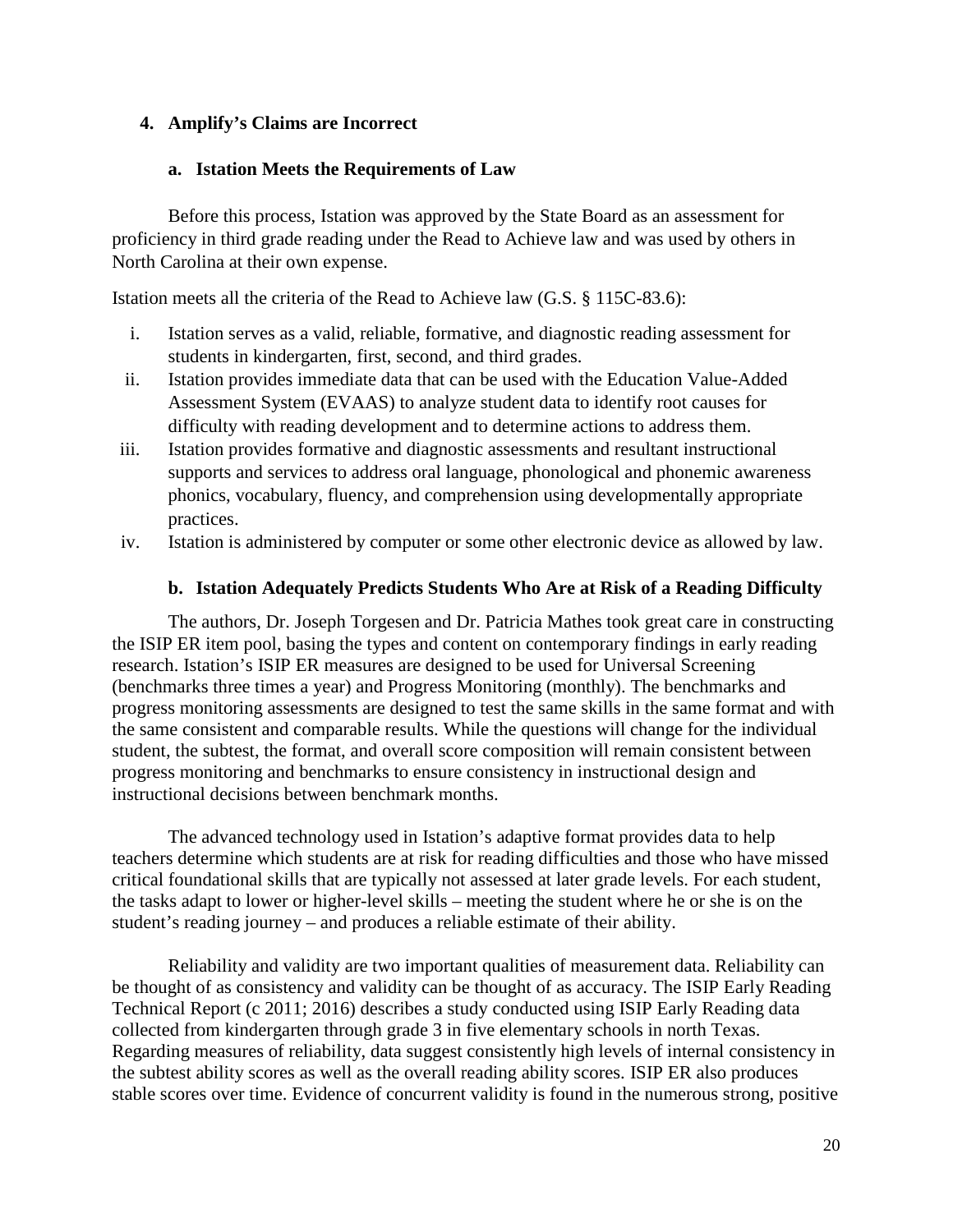relationships to external measures of reading constructs. Data suggest mostly large to very large criterion validity with scores from well-known measures of reading constructs, such as CTOPP, GORT-4, PPVT-III, TOWRE, WJ-II ACH, WLPB-R, and WIAT-II, as well as with TPRI and ITBS. In addition, classification accuracy and area under the curve estimates for third grade accountability measures meet generally accepted standards.

 Furthermore, predictive validity results show that ISIP Overall Reading is a stronger predictor than DIBELS ORF for state mandated *Texas Assessment of Knowledge and Skills*  (TAKS) Reading, using scores from 1 to 5 months prior. Taken together, the evidence supports that ISIP ER produces reliable and valid data for measuring key areas of reading development such as phonemic awareness, alphabetic knowledge, vocabulary, and reading comprehension, as well as overall reading ability.

Additionally, Campbell, L. O., Lambie, G. W., and Sutter, C. conducted a study to examine third grade ISIP-ER scores and Florida Standards Assessment English Language Arts (FSA-ELA) scale scores. Data were collected during the 2016-2017 school year from five public school districts in Florida. Researchers used a simple linear regression analysis to examine the correlation of Overall Reading Ability and Reading Comprehension to the FSA-ELA scores. Results of the study indicated ISIP ER scaled scores had a strong correlate to FSA-ELA scores and predictability bands were computed to identify cut scores to predict all achievement levels. This study provides evidence that Istation's reading assessment can predict the FSA-ELA statewide examination scores for all achievement levels among third grade students.

Campbell et. al., (2018). *Measuring the Predictability of Istation Indicators of Progress Early Reading (ISIP-ER) Scores on Florida Standards Assessment Scores*. University of Central Florida, www.ucf.edu/mirc.

Recently, Campbell, Sutter, Lambie, and Tinstman (2019) conducted a study to measure the predictability of Istation's Indicators of Progress (ISIP) Early Reading Scores on Renaissance STAR Reading. Researchers examined kindergarten, first, and second grade ISIP-ER scores (Overall Reading Ability and Reading Comprehension) in one county in the state of Florida. Data were collected during the 2017 – 2018 school year and a simple linear regression analysis was conducted to determine the correlation of the STAR scaled scores and the ISIP-ER overall reading scores. Results indicated ISIP-ER scaled scores had strong correlate to the STAR scores and predictability bands were computed to identify cut scores for accurate prediction for all achievement levels. This study provides evidence that ISIP Reading cut scores can predict the STAR statewide examination scores for all achievement levels among first and second grade students using computer-adaptive testing.

Campbell et. al, (2019). *Measuring the predictability of Istation Indicators of Progress Early Reading (ISIP-ER) scores on Renaissance STAR Reading scores.* University of Central Florida, www.ucf.edu/mirc.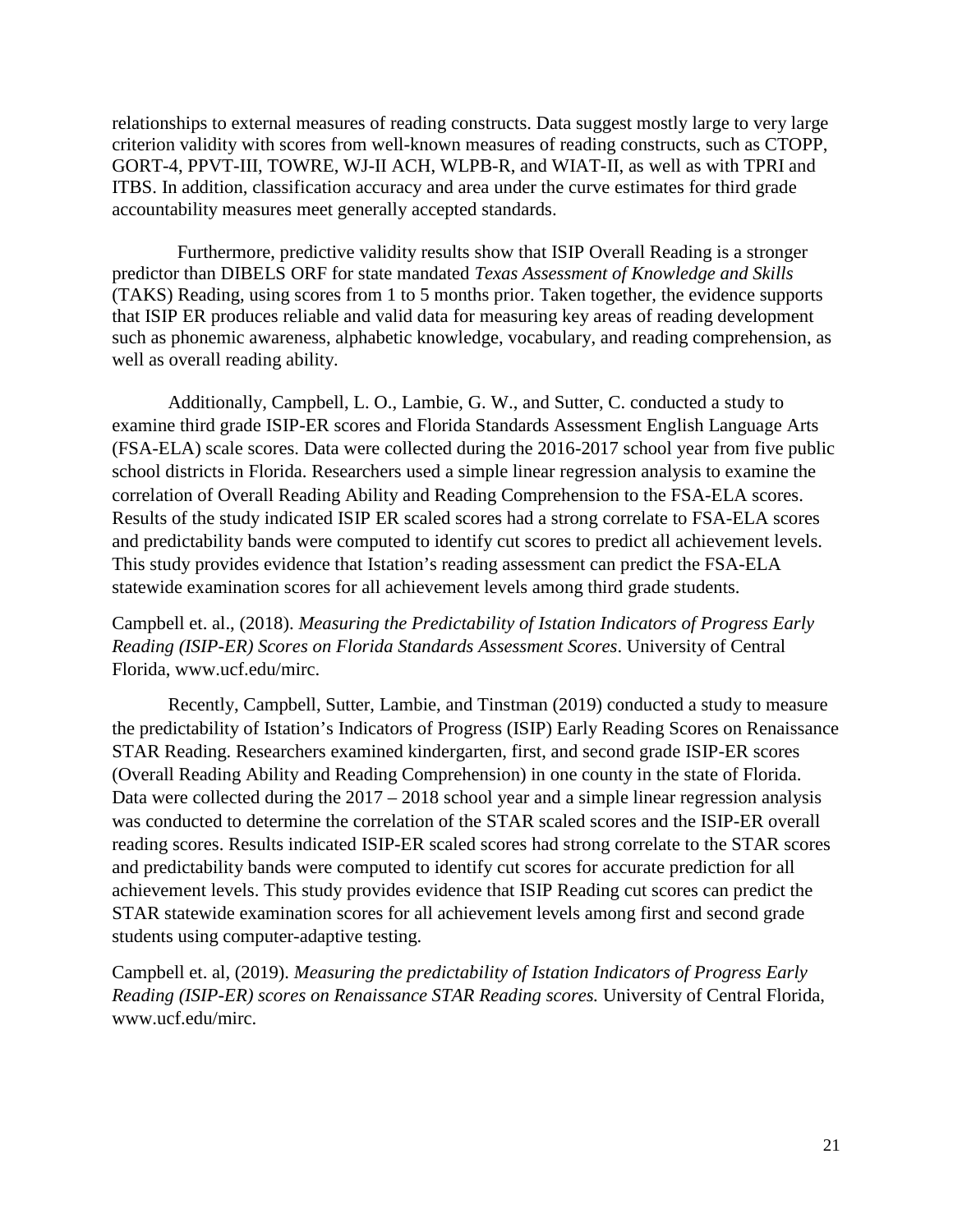### **c. Istation Screens for Dyslexia and Meets the Statutory Requirements for Screening Dyslexia**

Istation is used in other states as a dyslexia screener for children. One of the authors of ISIP Early Reading (ISIP ER) was Dr. Joseph Torgesen, an Emeritus Professor of Psychology and Education at Florida State University. He is also the author, with Dr. Richard Wagner and Dr. Carol Rashotte, of two of the most widely used diagnostic tests for dyslexia, The Comprehensive Test of Phonological Processes (CTOPP) and the Test of Word Reading Efficiency (TOWRE). Dr. Torgesen was asked to establish the Florida Center for Reading Research (FCRR), which has been the premiere site for disseminating information about research-based practices related to literacy instruction and assessment for children since 2002. In the development of ISIP ER, several subtests were included that are often used to help in an initial screening for dyslexia. ISIP ER measures have high correlations with other measures that are used for dyslexia screening; therefore, ISIP ER measures can confidently be used to screen for dyslexia, particularly if they are given on a monthly basis. Additionally, Dr. Torgesen stated, "I consider this to be as good a screener as any that I know of."

Data related to student performance in the areas that can be predictive red flags of dyslexia and difficulties in other areas of reading (e.g., phonemic awareness, letter sound-symbol recognition, letter knowledge) are provided by ISIP ER to identify student skill weaknesses, evaluate student intervention plans, discuss student performance with administrators, and plan for parent-teacher conferences. From research, we know that early diagnosis of dyslexia is more likely when the problems occur in students who have strong abilities in other areas of language such as vocabulary. Istation measures listening comprehension of students in kindergarten as well as vocabulary K-3, thus allowing educators to gather assessment data for vocabulary, which has been an optional measure with mCLASS.

Characteristics associated with reading difficulties are connected with spoken language. Difficulties in young children can be assessed through screenings of phonemic awareness and other phonological skills (Sousa, 2005). Additionally, Eden (2015) points out that "when appropriate intervention is applied early, it is not only more effective in younger children, but also increases the chances of sparing a child from the negative secondary consequences associated with reading failure. ISIP ER is a tool that can be used to screen for risk of dyslexia early in students' academic careers."

Beginning with phonological processing, measures of phonological awareness tend to be the most predictive of success at early reading. As stated by Dr. Joseph Torgesen, "In young children, the most reliable indicators of risk for dyslexia are difficulties in the development of phonemic awareness and alphabetic knowledge and skills. The latter category includes lettersound knowledge and alphabetic reading skills (ability to "sound out" unknown words). If difficulties in these areas are not addressed by powerful instruction early in a child's development (kindergarten and first grade), the student typically does not progress in the ability to read text fluently, and this is an extremely reliable indicator of dyslexia by the end of first grade. Since the ISIP-ER provides reliable, continuous assessment in each of these critical areas, it can be a powerful aid in identifying students with dyslexia early in their development."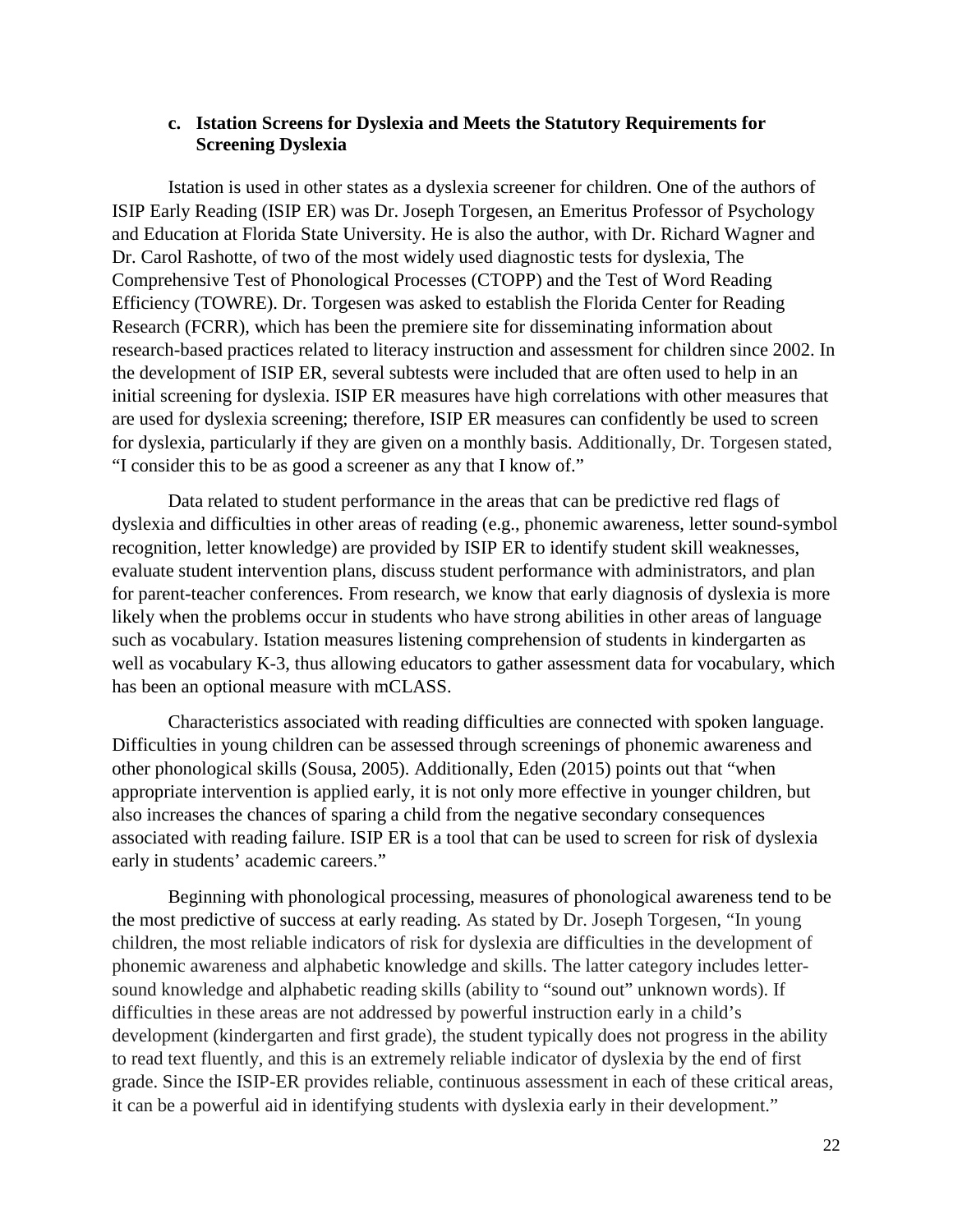It is important to note that ISIP ER does include measures that can be used to screen students for dyslexia, and Dr. Joseph Torgesen has confirmed that requiring any additional measures is not necessary to accurately identify students who are at risk for dyslexia. However, Istation has worked with North Carolina to identify a process that has been used in Arkansas to further help and flag students for further evaluation. Using the model that has been successful in Arkansas, educators in North Carolina could use results from an ISIP screening that would be gathered at a time other than a benchmark, including measures that are not typically administered at that time/grade level, in order to identify students who are in need of additional advanced screening. The initial screening can take effect as follows:

- **Kindergarten:** Kindergarten students can be automatically screened upon login, at which point they can receive the additional subtest of alphabetic decoding. This subtest can be given later in the year in addition to the normal ISIP subtests for kindergarten: listening/language comprehension, phonological and phonemic awareness, letter knowledge, and vocabulary.
- **1st Grade:** 1st graders will automatically receive the relevant subtests based on the initial screening. These subtests include phonological and phonemic awareness, letter knowledge, vocabulary, alphabetic decoding, reading comprehension, and spelling.
- **2nd Grade:** 2nd grade students can be automatically screened upon login with the additional subtests of alphabetic decoding, letter knowledge, and phonological and phonemic awareness. These subtests would be in addition to the normal ISIP subtests for 2nd graders: vocabulary, reading comprehension, spelling, and text fluency.
- **3rd Grade**: 3rd grade students can be automatically screened upon login with the additional subtests of alphabetic decoding, letter knowledge, and phonological and phonemic awareness. These subtests would be in addition to the normal ISIP subtests for 3rd graders: vocabulary, reading comprehension, spelling, and text fluency.

For clarity, while the Department and I desire these functions for our Read to Achieve diagnostic tool, and Istation provides these functions, your claim that Session Law 2017-127 (HB 149) requires the Read to Achieve diagnostic tool to screen for dyslexia is not accurate. Session Law 2017-127 states that "it is the intent of the General Assembly that all students with specific learning disabilities, including dyslexia and dyscalculia, receive the necessary and appropriate screenings, assessments, and special education services to provide interventions for learning difficulties with language, reading, writing, and mathematics." S.L. 2017-127, §1.

The law goes on to state that "prior to the start of the 2017-2018 school year, local boards of education shall review the diagnostic tools and screening instruments used for dyslexia, dyscalculia, or other specific learning disabilities to ensure that they are age-appropriate and effective and shall determine if additional diagnostic and screening tools are needed." *Id.,* at §4. The law also requires the State Board to craft definitions related to dyslexia identification and to ensure the availability professional development opportunities related to identification of dyslexia. The law does not actually require the Read to Achieve tool to serve as a dyslexia screener for the state. *Id.,* at §2-3.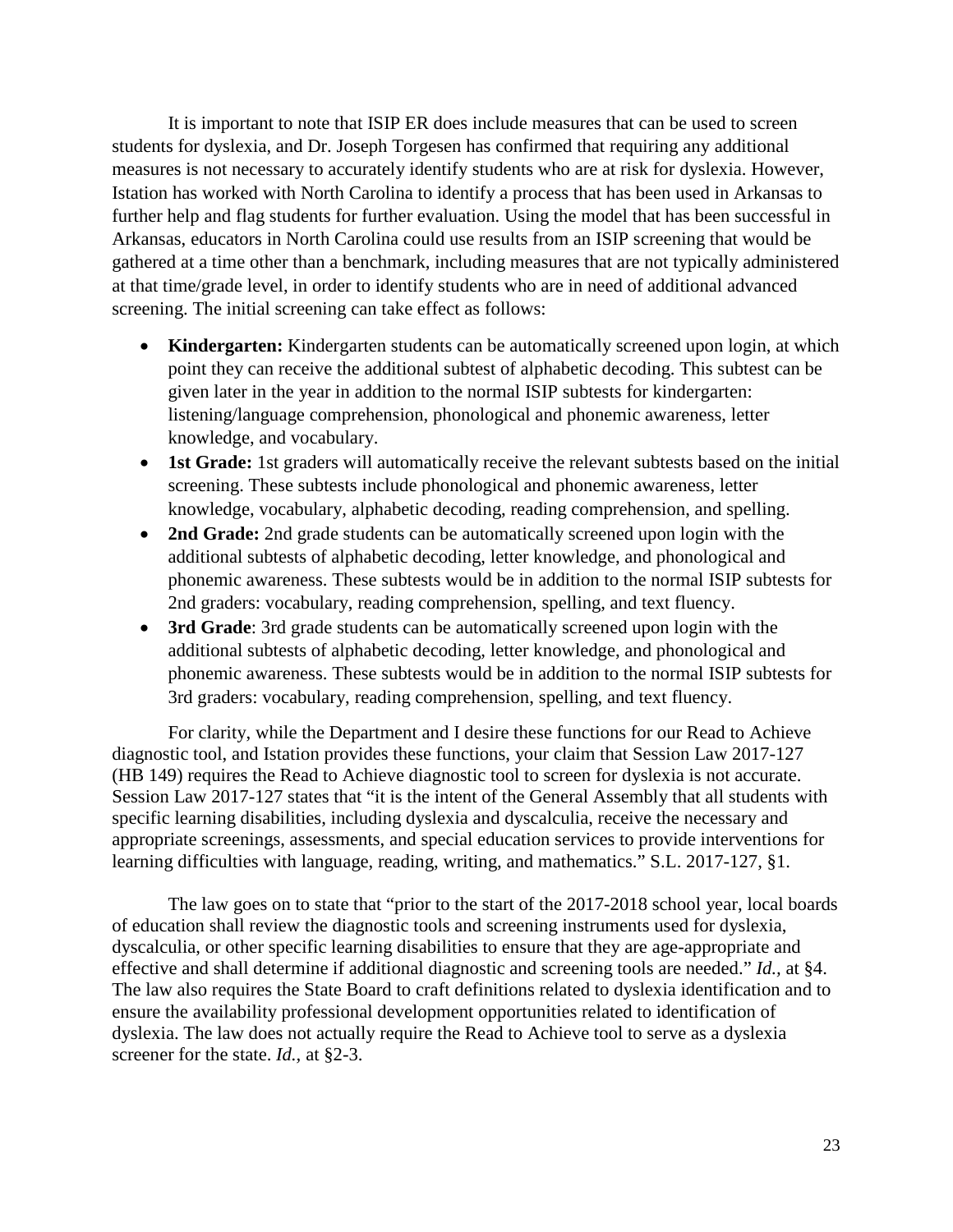Again, though, I agree that the Read to Achieve diagnostic tool serves as a good opportunity to provide local school districts with dyslexia screening and am pleased that Istation does so.

#### **d. Istation is Developmentally Appropriate**

One important piece of Istation is the modeling opportunity provided by the teacher for students before students interact with the assessment. The computer-adaptive nature of Istation ensures that each student, regardless of grade level, will be assessed in a way that identifies his or her individual proficiencies as well as challenges in reading. Data are immediately available through benchmarks and progress monitoring to differentiate instruction in order to address individual needs. Istation reports also provide for grouping of students by skill performance for small group instruction. Recommendations for individual and small group instruction, as well as interventions are provided through Istation to support the teacher in data-based decision making and instructional planning. Teachers have access to a repository of resources, including lesson plans and instructional activities specific to each student's needs.

Dr. Joseph Torgesen states, "A computer-adaptive assessment like ISIP ER is developmentally appropriate because it administers items that are individually selected to be at the right level of difficulty for each child. In addition, because of its lively and engaging format, it reduces many of the problems, such as distraction and lack of interest, that are sometimes encountered when young children are assessed."

With Istation, teachers will assess their own students and obtain valid, reliable, and authentic data using technology tools and skills. For mCLASS: Reading 3D, there is variance in the level of teacher training that often yields unreliable data, especially as it relates to the components with more difficult scoring rules, such as NWF and PSF, and TRC. There are considerable concerns related to the subjectivity associated with administration of mCLASS Reading 3D, especially TRC measures. This is evident in the fact that teachers *do not assess their own students* at MOY and EOY. Instead, teachers across the state have assessed students in another classroom on their grade level to increase the objectivity in administration using mCLASS Reading 3D and obtain scores for students that are nonbiased and accurate. Even though students interact via technology with Istation, students are expected to read text just as students read text on Flex or any other mCLASS measure, but ISIP measures will adjust based on the student's performance.

With Istation, students absolutely can produce the sounds and read the words out loud or silently. The teacher will have the flexibility to monitor students based on individual need as they apply their knowledge to complete tasks to demonstrate proficiency on the critical skills in reading. In addition, K-12 students have Information and Technology Essential Standards required by the state which include the following: Kindergarten: Use technology tools and skills to reinforce classroom concepts and activities.

As documented in the ISIP Early Reading Technical Report: following a Computer Adaptive Testing ("CAT") model, each item within the testing battery is assessed to determine how well it discriminates ability among students and how difficult it actually is through a process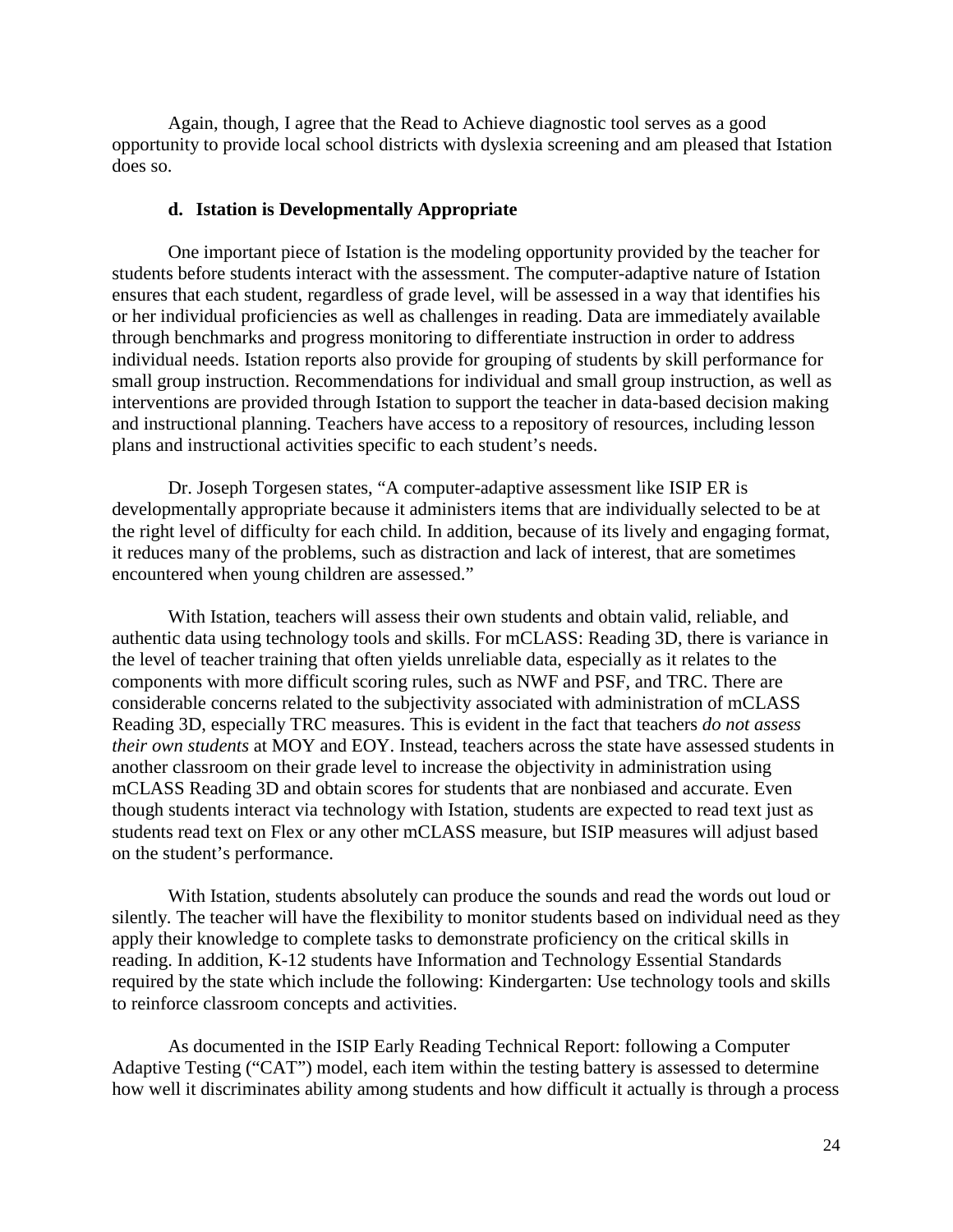called Item Response Theory (IRT) work. Once item parameters have been determined, the CAT algorithm can be programmed. Using this sophisticated algorithm, the computer selects items based on each student's performance, selecting easier items if previous items are missed and harder items if the student answers correctly. Through this process of selecting items based on student performance, the computer generates "probes" that have higher reliability than those typically associated with alternate formats. This results in a better reflection of each student's true ability. The process described above provides evidence that the true ability of students in K-3 will be established using the computer-based assessment model of ISIP ER Assessment.

As it relates to the developmental appropriateness of using a computer-adaptive assessment like ISIP ER for young children, Dr. Joseph Torgesen stated, "There is no research that I am aware of to indicate that the small increases in time spent in front of a computer screen using the ISIP-ER constitute a risk for young children. In fact, monthly assessments using the ISIP-ER very likely involve an extremely small proportion of the total time young children spend in front of computer, or TV, or IPAD screens in our modern world."

Lastly, while Istation does meet the criteria as described above, in an attempt to support Amplify's approach, your protest letter added inappropriate context for "developmentally appropriate" attached to the description of this RFP specification around observation-based practices. The actual specification is: "Describe how the proposed solution directly assesses reading and pre-reading behaviors to support students' learning development at the various grade levels to inform instruction, including any observation-based practices if applicable."

#### **e. Istation Assesses Required Measures**

As noted in the ISIP Early Reading Technical Report (c 2011; 2016), ISIP Early Reading follows a continuum of learning that, research indicates, is predictive of later reading success. Skills build upon skills, and the sequence of subtests builds upon prior subtests. As skills of lower-level difficulty are achieved, they are eliminated from the test battery and more advanced skills are added. Importantly, there is no other continuous progress monitoring assessment tool that measures vocabulary and comprehension accomplished through short tests, or "probes," administered at least monthly, that samples critical areas that predict later performance. *Id.*

ISIP Early Reading provides growth information in the five critical domains of early reading: phonemic awareness, alphabetic knowledge and skills, fluency, vocabulary, and comprehension. It is designed to (a) identify children at risk for reading difficulties, (b) provide automatic and continuous progress monitoring of skills that are predictors of later reading success, and (c) provide immediate and automatic linkage of assessment data to student learning needs, which facilitates differentiated instruction. Below is a grade level breakdown of how Istation ISIP ER measures assess all required measures plus listening comprehension, vocabulary, and spelling that are not assessed with mCLASS: Reading 3D. *Id*.

## **Kindergarten** *(Subtests - Listening Comprehension, Phonemic Awareness, Letter Knowledge, Vocabulary)*:

Kindergarten students require assessment of their growth in phonemic awareness, alphabetic knowledge and skills, and vocabulary. Fluency in letter names and sounds facilitates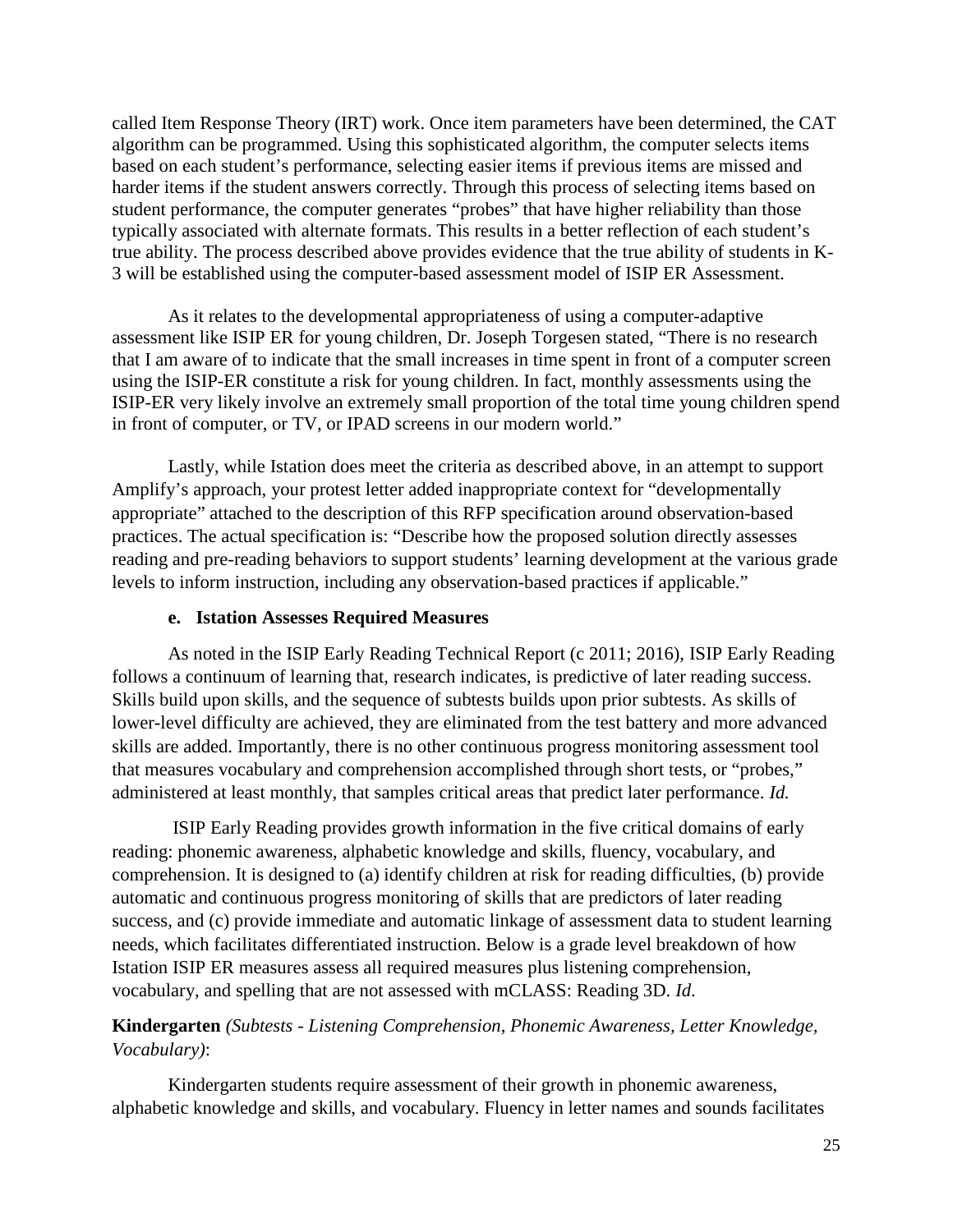spelling, but these skills are usually not developed sufficiently to assess spelling ability. Their reading skills are also rarely sufficiently developed to usefully assess reading fluency and reading comprehension. In general, research has shown that phonological awareness and letter sound knowledge in Kindergarten are predictive of Grade 1 outcomes. For children at risk of reading difficulty due to poverty or language background, vocabulary is critical to reading success (Foorman, Anthony, Seals, & Maouzaki, (2016); Snow et al., 1998; Dickinson & Tabors, 2001). Vocabulary assessments for Kindergarten students are mostly "tier 1" words and items to assess children's knowledge of prepositions and verbs of varying tense, since these classes of words are particularly difficult for young children. *Id.*

## **Grade 1** *(Subtests - Phonemic Awareness, Letter Knowledge, Vocabulary, Alphabetic Decoding, Comprehension, Spelling, Connected Text Fluency, Oral Reading Fluency)*:

It is important to continue to monitor students' development of phonemic awareness and alphabetic knowledge and skill, because struggling students may continue to have difficulty in these areas. The development of accurate and fluent decoding skills should be monitored, since these foundational skills for reading accuracy undergo major development. Word recognition at the beginning of Grade 1 has been found to be predictive of Grade 1 outcomes. Spelling has also been found to be a predictor of oral reading fluency. Vocabulary growth is important in the development of reading comprehension. As soon as students can demonstrate the ability to read connected text with reasonable accuracy and understanding, reading fluency (timed reading with meaning) should be monitored. Continued growth in vocabulary should be assessed, as well as reading comprehension. *Id.*

## **Grade 2** *(Vocabulary, Comprehension, Spelling, Connected Text Fluency, Oral Reading Fluency)*:

Word reading continues to be a strong predictor of Grade 2 outcomes, with reading fluency and comprehension becoming increasing important predictors. Second graders need continued monitoring of their decoding abilities, because struggling students may still have difficulty in this area. Reading fluency is critical through second grade, since students must make strong growth in this skill to maintain grade level reading proficiency. The development of reading comprehension is dependent on fluency and vocabulary. Sight vocabulary must grow rapidly in second grade to keep pace with expected reading outcomes. Thus, continued growth in Spelling, Vocabulary and Reading Comprehension should be measured. *Id.*

## **Grade 3** *(Vocabulary, Comprehension, Spelling, Connected Text Fluency, Oral Reading Fluency)*:

Reading fluency and comprehension are strong predictors of Grade 3 outcomes. The primary dimensions of reading growth that should be measured in third grade are reading fluency, reading comprehension, spelling and vocabulary. *Id.*

## **f. Istation is Effective at Measuring a Student's Progress**

ISIP ER measures are designed to be used for Universal Screening (benchmarks three times a year) and Progress Monitoring (monthly). The benchmarks and progress monitoring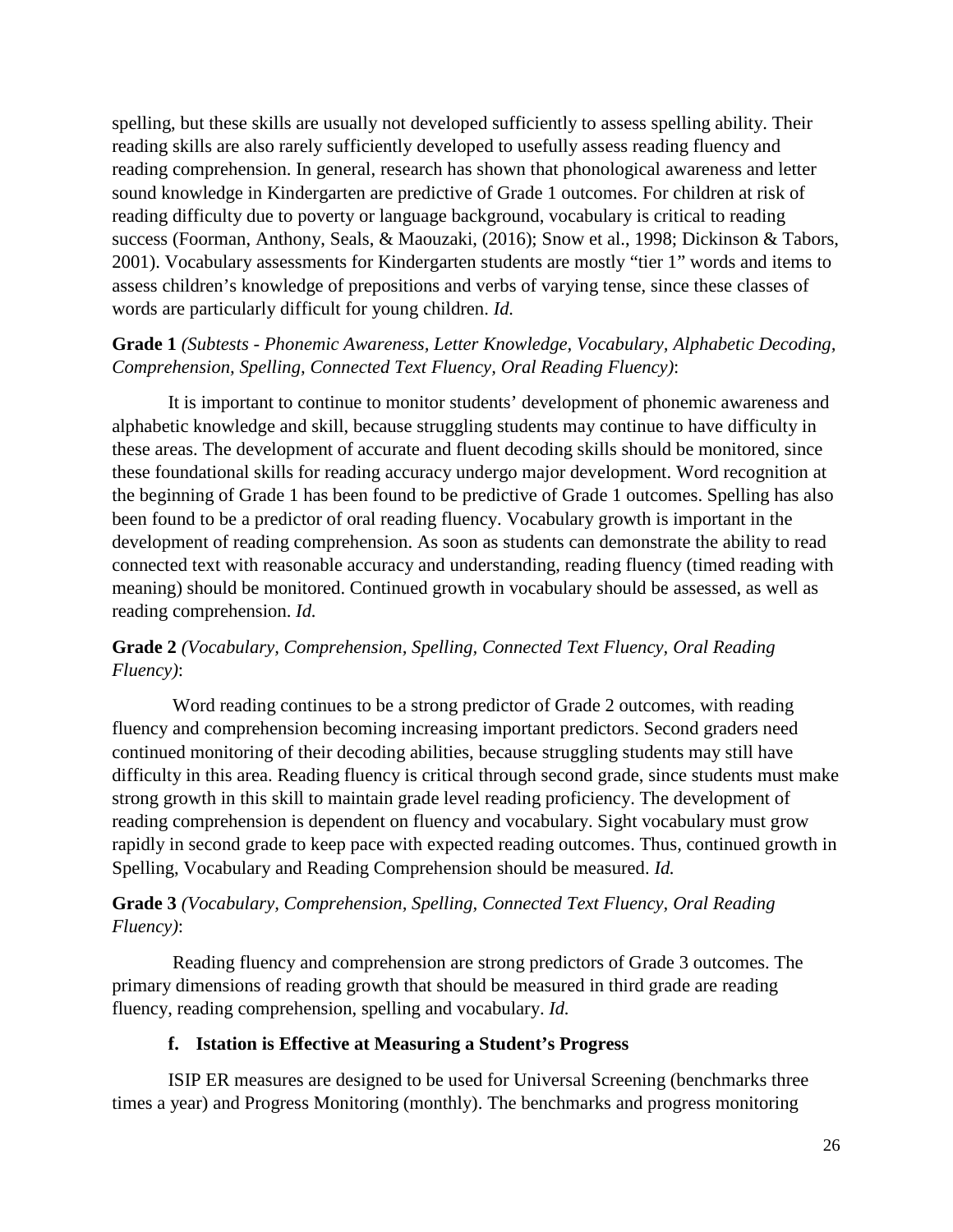assessments are designed to test the same skills in the same format and with the same consistent and comparable results. While the questions will change for the individual student, the subtest, the format, and overall score composition will remain consistent between progress monitoring and benchmarks to ensure consistency in instructional design and instructional decisions between benchmark months.

As stated in the ISIP ER Technical Manual (c 2011; 2016), "With recent advances in Computer Adaptive Testing ("CAT") and computer technology, it is now possible to create assessments that adjust to the actual ability of each child. Thus, CAT replaces the need to create parallel forms. Assessments built on CAT are sometimes referred to as "tailored tests" because the computer selects items for students based on their performance, thus tailoring the assessment to match the performance abilities of the students. This also means that students who are achieving significantly above or below grade expectations can be assessed to more accurately reflect their true abilities."

Furthermore, the Technical Manual (c 2011; 2016) indicates, "There are many advantages of using a CAT model rather than a more traditional parallel forms model, as is used in DIBELS. First, it is virtually impossible to create alternate forms of any assessment that are truly parallel. Thus, reliability from form to form will always be somewhat compromised. However, when using a CAT model, it is not necessary that each assessment be of identical difficulty to the previous and future assessments. Following a CAT model, each item within the testing battery is assessed to determine how well it discriminates ability among students and how difficult it actually is through a process called Item Response Theory (IRT) work. Once item parameters have been determined, the CAT algorithm can be programmed. The use of CAT algorithms also creates efficiencies in test administration. The adaptive item algorithm allows the computer to adjust item difficulty while the child is taking the test, quickly zeroing in on ability level. Thus, the use of CAT algorithms reduces the amount of time necessary to accurately determine student ability."

The entire assessment battery for any assessment period requires 40 minutes or less. It is feasible to administer ISIP Early Reading assessments to an entire classroom, an entire school, and even an entire district in a single day, given adequate computer resources. Classroom and individual student results are immediately available to teachers, illustrating each student's past and present performance and skill growth. Teachers are alerted when a particular student is not making adequate progress so that the instructional program can be modified before a pattern of failure becomes established.

With the advanced computer technology, data are provided in real time to help teachers determine which students are at risk for reading difficulties and those who have missed critical foundational skills that are typically not assessed at later grade levels. For each student, the computer adapts to lower or to higher level skills and produces a reliable estimate of their ability.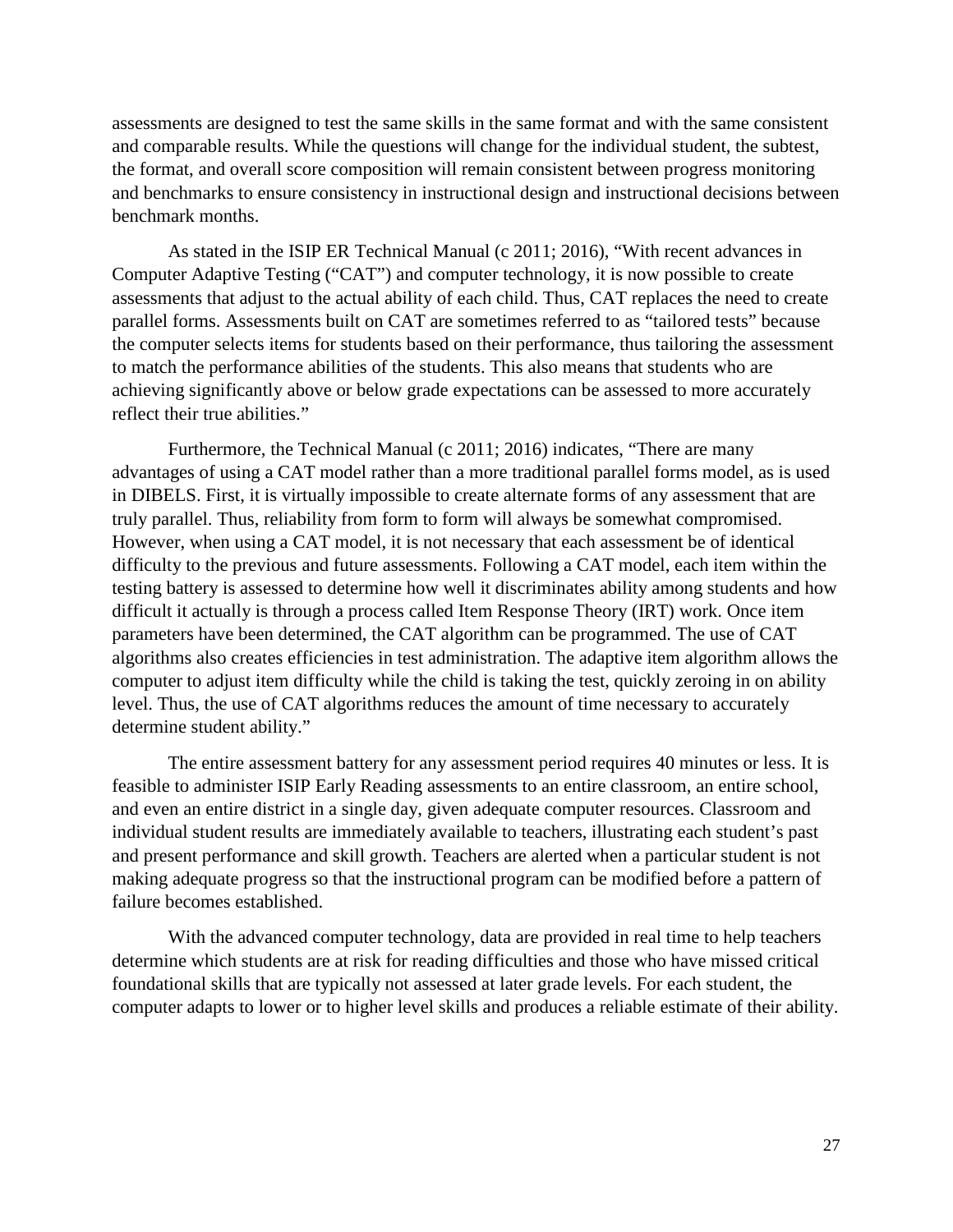## **g. Istation Provides Opportunities for Students to Read Aloud to and Interact with their Teachers**

Students can read to and interact with teachers with Istation in place. The teacher can and very much should be highly involved in the reading and learning of a child. Teachers are encouraged to sit with the students as they read aloud and participate in learning activities. For example, in Istation's Oral Reading Fluency subtest, the teacher or reading specialist is asked to listen to the child read aloud and identify key reading behaviors and skills.

With Istation, students absolutely can produce the sounds and read the words out loud to teachers. The teacher will have the flexibility to monitor students based on individual needs as they apply their knowledge to complete tasks to demonstrate proficiency on the critical skills in reading.

The purpose of K-3 formative assessments is to provide data pertaining to a student's performance level, not to substitute for teacher interaction. Teacher interaction is critical during instructional time, as research consistently demonstrates evidence-based instruction informed by meaningful data produces changes in student outcomes. Teachers who monitor their student's progress and use the data to inform instruction and decision making have higher student achievement. In fact, results from a study conducted by SERVE (2015) indicated teachers reported using many different measures to assess students prior to the introduction of mCLASS: Reading 3D and 96% of teachers indicated that they used formative assessment to inform instruction before mCLASS: Reading 3D.

Since a CAT like the ISIP-ER is efficient, and items are individually selected each time a student takes the test, it can be given frequently enough to produce reliable estimates of student growth from month to month. This is, of course, very important information for the teacher, who can adjust teaching strategies, or teaching intensity, based on whether or not each individual student is growing in the critical reading skills assessed by the ISIP-ER. Valid, timely, and reliable assessment data gathered in an effective and efficient way provides more time for the teacher to interact with students as he or she engages in effective small group, targeted reading instruction. Gains in instructional time allow teachers to use small group instructional sessions to determine where individual children fall on the continuum of reading skills and provide systematic, explicit instruction to promote reading proficiency.

Flex assessments in mCLASS are also computer-based and gather data through a device. Students are asked to read and stop to select a correct answer. Teachers have reported an appreciation for the option to use Flex due to the reduced time spent assessing their whole class. Istation takes this flexibility to another level in a way that still allows for audible phonemics to be sounded out by students, while saving more instructional time for both students and teachers.

ISIP-ER can provide an accurate and efficient assessment of student ability because it uses advanced computer technology to select items that are "just right," in terms of their level of difficulty, for each individual student. Thus, students do not waste time responding to test items that are "way too hard" or "way too easy." The computer can also estimate when the student has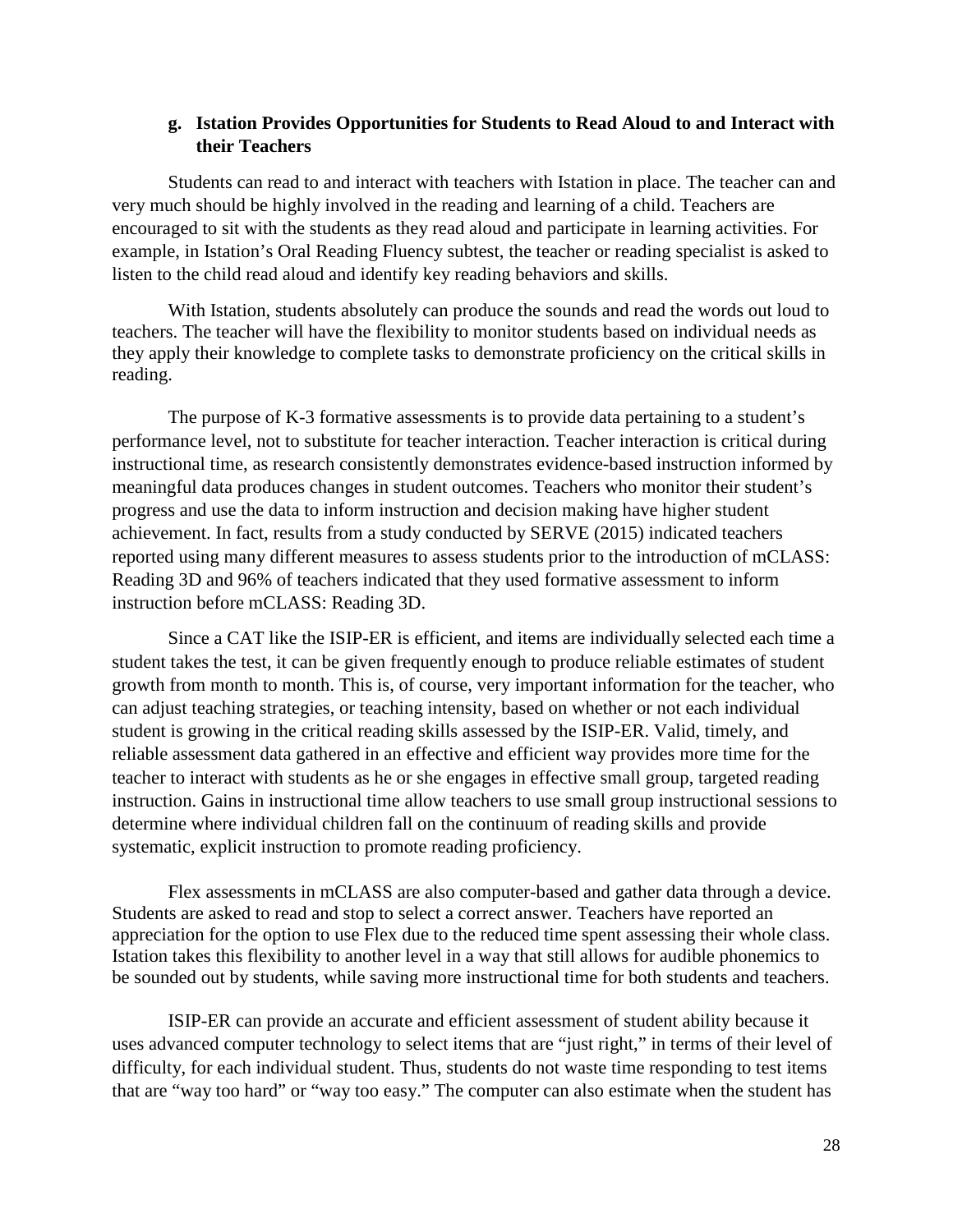responded to enough items of the appropriate level of difficulty in order to produce a reliable estimate of their ability. As the Putnam (2016) study demonstrates, with the relationship between technology and literacy being at the forefront of many educational decisions, "the teacher's role in the classroom is strengthened by the introduction of new technologies," and "technology supplements, not supplants the teacher in the classroom."

## **h. North Carolina is Already Engaged in a Successful Implementation of Istation**

The Department and Istation have developed a statewide implementation schedule to have initial training for all educators complete before the start of school. With the ease of administering Istation in combination with the level of support offered in online modules, faceto-face training, webinars, and on demand links, successful implementation of Istation is well underway. The training and implementation plan include the following steps:

- Begin using Istation at the start of the 2019-2020 school year (with delay in metrics described below)
- Gather data during the fall to start becoming familiar with the assessments
- Start using data to inform instruction
- Delay the use of data to measure growth for EVAAS until MOY benchmark;
- Use first official benchmark in the winter (MOY) and end of year benchmark (EOY) for EVAAS purposes
- Train all teachers by start of school with a schedule including:
	- − In-person workshops (face-to-face regional-based half day train the trainer model for one campus leader per school and district leader/RtA Contact)
	- − On-demand webinars (monthly technical and educator live webinar in Q&A environment recorded and available for on demand viewing)
	- − Learning modules (monthly timely topics in released online modules/podcasts for educators to view brief course, complete quiz, get certificate of completion)
	- − Technical assistance
	- − Ongoing support from the K-3 Literacy team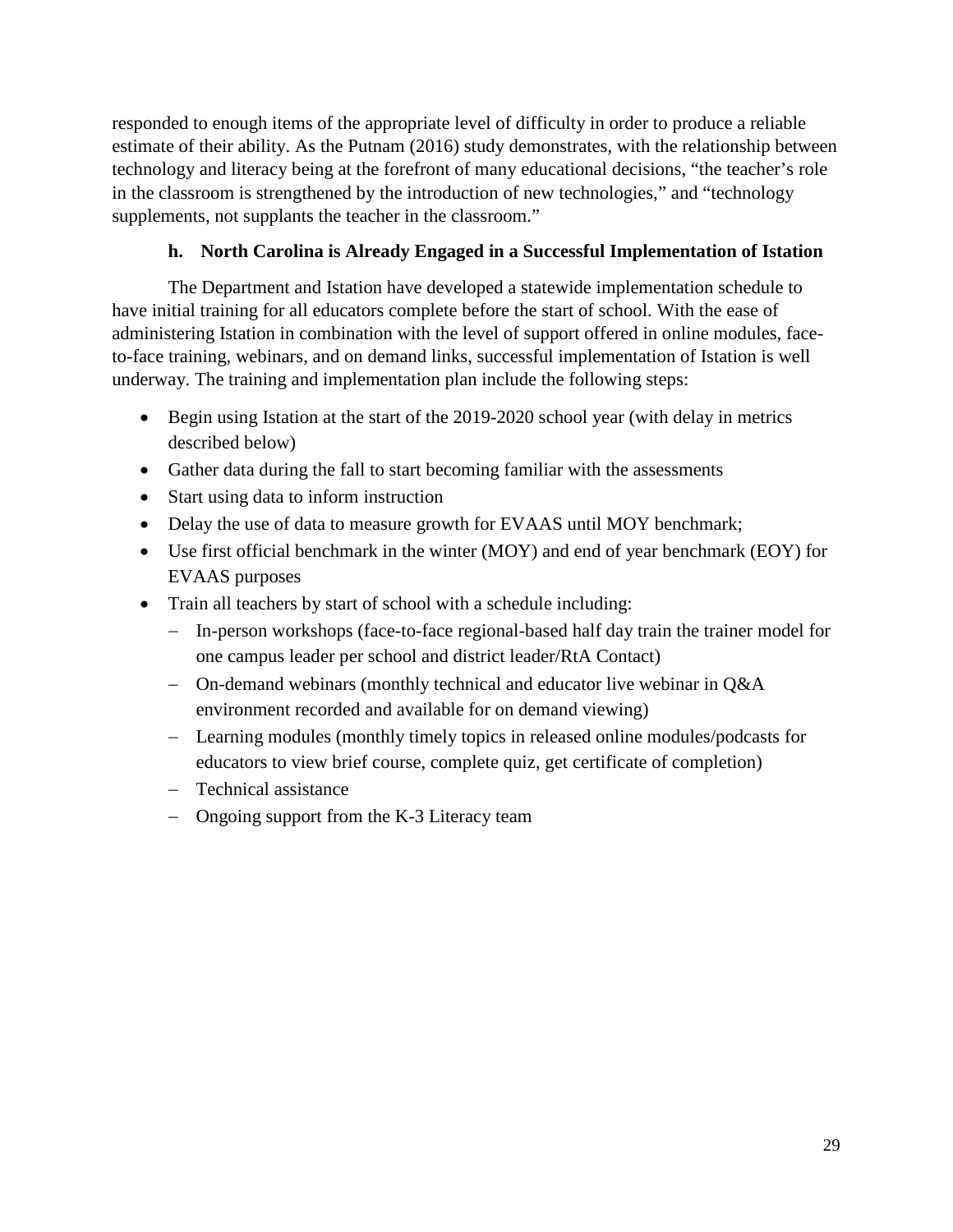|                               |                                                                                                                                            |                |                |          |                      |       |                     |  | <b>Istation and North Carolina Training Schedule 2019-2020</b>                                                                                                                       |       |                |                  |                                                                                         |                |          |                                                                                                                                            |                |                |                |          |                   |                       |                         |              |                |                      |                |                   |                |                |
|-------------------------------|--------------------------------------------------------------------------------------------------------------------------------------------|----------------|----------------|----------|----------------------|-------|---------------------|--|--------------------------------------------------------------------------------------------------------------------------------------------------------------------------------------|-------|----------------|------------------|-----------------------------------------------------------------------------------------|----------------|----------|--------------------------------------------------------------------------------------------------------------------------------------------|----------------|----------------|----------------|----------|-------------------|-----------------------|-------------------------|--------------|----------------|----------------------|----------------|-------------------|----------------|----------------|
|                               | Dates for technical and educator webinars will be<br>conducted in a live Q&A environment (recorded and<br>available for on demand viewing) |                |                |          |                      |       |                     |  |                                                                                                                                                                                      |       |                |                  | Planning and meetings to prepare for launch of Istation across<br><b>North Carolina</b> |                |          |                                                                                                                                            |                |                |                |          |                   |                       |                         |              |                |                      |                |                   |                |                |
|                               |                                                                                                                                            |                |                |          | completion (Podcast) |       |                     |  | <b>Release of Recorded Online Module for educators to view</b><br>brief course, complete quiz, and attain certificate of<br><b>Onsite professional learning for DPI Stakeholders</b> |       |                |                  |                                                                                         |                |          | Face to face training provided by Istation for chosen campus leader<br>(regional based interactive workshop to bring back to school level) |                |                |                |          |                   |                       |                         |              |                |                      |                |                   |                |                |
|                               |                                                                                                                                            |                |                |          |                      |       |                     |  |                                                                                                                                                                                      |       |                | <b>June 2019</b> |                                                                                         |                |          |                                                                                                                                            |                |                |                |          |                   |                       |                         |              |                |                      |                |                   |                |                |
|                               |                                                                                                                                            |                |                |          |                      |       |                     |  |                                                                                                                                                                                      |       |                |                  |                                                                                         |                |          | <b>July 2019</b><br>August 2019<br>Su Mo Tu We Th<br>Su Mo Tu We Th Fr Sa                                                                  |                |                |                |          |                   |                       |                         |              |                |                      |                |                   |                |                |
|                               |                                                                                                                                            |                |                |          |                      |       |                     |  |                                                                                                                                                                                      |       |                |                  | Su Mo Tu We Th Fr                                                                       |                | Sa       |                                                                                                                                            |                |                |                |          |                   |                       | Fr Sa                   |              |                |                      |                |                   |                |                |
|                               |                                                                                                                                            |                |                |          |                      |       |                     |  |                                                                                                                                                                                      |       |                |                  |                                                                                         |                | 1        |                                                                                                                                            |                | 1              | 2 <sup>1</sup> | 3        | $\overline{4}$    | 5                     | 6                       |              |                |                      |                | $\mathbf{1}$      | $\overline{2}$ | 3              |
|                               |                                                                                                                                            |                |                |          |                      |       |                     |  | 2                                                                                                                                                                                    | 3     | $\overline{4}$ | 5                | 6                                                                                       | $\overline{7}$ | 8        |                                                                                                                                            | $\overline{7}$ | 8              | 9              | $10$ 11  |                   |                       | $12$ 13                 | 4            |                | 5<br>6               | $\overline{7}$ | 8                 | $\mathbf{9}$   | 10             |
|                               |                                                                                                                                            |                |                | Istation |                      |       | <b>NCDPI</b>        |  | 9                                                                                                                                                                                    | 10    | 11             |                  | $12$ 13 14                                                                              |                | 15       |                                                                                                                                            |                |                |                |          | 14 15 16 17 18    |                       | 19 20                   | 11           |                | 12 13 14 15 16 17    |                |                   |                |                |
|                               |                                                                                                                                            |                |                |          |                      |       |                     |  | 16                                                                                                                                                                                   | 17    | 18             | 19               | 20                                                                                      | 21             | 22       |                                                                                                                                            | 21             | 22             | 23 24          |          | 25                |                       | 26 27                   | 18           |                | 19 20 21             |                |                   |                | 22 23 24       |
|                               |                                                                                                                                            |                |                |          |                      |       |                     |  | 23                                                                                                                                                                                   |       |                |                  | 24 25 26 27 28                                                                          |                | 29       |                                                                                                                                            |                |                | 28 29 30 31    |          |                   |                       |                         |              |                | 25 26 27 28 29 30 31 |                |                   |                |                |
|                               |                                                                                                                                            |                |                |          |                      |       |                     |  | 30                                                                                                                                                                                   |       |                |                  |                                                                                         |                |          |                                                                                                                                            |                |                |                |          |                   |                       |                         |              |                |                      |                |                   |                |                |
|                               |                                                                                                                                            |                |                |          | September 2019       |       |                     |  |                                                                                                                                                                                      |       |                |                  | October 2019                                                                            |                |          |                                                                                                                                            |                |                |                |          | November 2019     |                       |                         |              |                | December 2019        |                |                   |                |                |
|                               |                                                                                                                                            |                |                |          | Su Mo Tu We Th       |       | Fr<br>Sa            |  |                                                                                                                                                                                      |       |                |                  | Su Mo Tu We Th Fr                                                                       |                | Sa       |                                                                                                                                            |                |                |                |          | Su Mo Tu We Th Fr |                       | Sa                      |              |                | Su Mo Tu We Th       |                |                   | Fr             | Sa             |
|                               | 1                                                                                                                                          | $\overline{2}$ | 3              | 4        | 5                    |       | 6<br>$\overline{7}$ |  |                                                                                                                                                                                      |       | $\mathbf{1}$   | $\overline{2}$   | $\mathbf{3}$                                                                            | $\overline{4}$ | 5        |                                                                                                                                            |                |                |                |          |                   | $\mathbf{1}$          | $\overline{\mathbf{2}}$ | $\mathbf{1}$ |                | 2<br>3               | $\overline{4}$ | 5                 | 6              | $\overline{7}$ |
|                               | 8                                                                                                                                          | 9              |                |          | $10$ 11 12           |       | 13 14               |  | 6                                                                                                                                                                                    | 9     | 10             |                  | $11$ 12                                                                                 | 13             | 12       |                                                                                                                                            | 3              | $\overline{4}$ | 5              | 6        |                   | 8                     | 9                       | 8            | $\overline{9}$ |                      |                | $10$ 11 12        | 13             | 14             |
|                               | 15                                                                                                                                         | 16             |                | 17 18    | 19                   |       | 20<br>21            |  | 13                                                                                                                                                                                   | 14    | 15             |                  | 16 17                                                                                   | 18             | 19       |                                                                                                                                            | 10             | 11             |                | 12 13 14 |                   | 15                    | 16                      | 15           | 16             | 17                   | 18             |                   | $19$ 20        | 21             |
|                               | 22                                                                                                                                         |                | 23 24 25       |          | 26                   |       | 27<br>28            |  | 20                                                                                                                                                                                   | 21    | 22             |                  | 23 24                                                                                   | 25             | 26       |                                                                                                                                            | 17             | 18             |                | 19 20    | 21                | 22                    | 23                      | 22           | 23             | 24                   |                | 25 26 27          |                | 28             |
|                               | 29                                                                                                                                         | 30             |                |          |                      |       |                     |  | 27                                                                                                                                                                                   |       |                | 28 29 30 31      |                                                                                         |                |          |                                                                                                                                            | 24             | 25             | 26 27          |          | 28                |                       | 29 30                   |              | 29             | 30 31                |                |                   |                |                |
|                               |                                                                                                                                            |                |                |          |                      |       |                     |  |                                                                                                                                                                                      |       |                |                  |                                                                                         |                |          |                                                                                                                                            |                |                |                |          |                   |                       |                         |              |                |                      |                |                   |                |                |
|                               |                                                                                                                                            |                |                |          | January 2020         |       |                     |  | February 2020                                                                                                                                                                        |       |                |                  |                                                                                         |                |          |                                                                                                                                            |                |                |                |          | <b>March 2020</b> |                       |                         |              |                |                      |                | <b>April 2020</b> |                |                |
| <b>January (Traditional)</b>  |                                                                                                                                            |                |                |          | Su Mo Tu We Th       | Fr    | Sa                  |  |                                                                                                                                                                                      |       |                |                  | Su Mo Tu We Th Fr                                                                       |                | Sa       |                                                                                                                                            |                |                | Su Mo Tu We Th |          |                   |                       | Fr Sa                   |              |                | Su Mo Tu We          |                | Th                |                | Fr Sa          |
| <b>First benchmark window</b> |                                                                                                                                            |                |                | 1        | 2                    |       | 3<br>4              |  |                                                                                                                                                                                      |       |                |                  |                                                                                         |                | 1        |                                                                                                                                            | $\mathbf{1}$   | $\overline{2}$ | 3              | 4        | 5                 | 6                     | $\overline{7}$          |              |                |                      | $\mathbf{1}$   | $\overline{2}$    | 3              | 4              |
| for 2019-2020 opens for       | 5                                                                                                                                          | 6              | $\overline{7}$ | 8        | $\overline{9}$       |       | 10<br>11            |  | $2^{\circ}$                                                                                                                                                                          | 3     | $\overline{4}$ | 5                | 6                                                                                       | $\overline{7}$ | 8        |                                                                                                                                            | 8              | $\overline{9}$ | 10 11          |          | 12                |                       | $13$ 14                 | 5            | 6              | $\overline{7}$       | 8              | $\mathsf g$       |                | $10$ 11        |
|                               |                                                                                                                                            |                | 13 14          | 15       |                      | 16 17 | 18                  |  | 9                                                                                                                                                                                    | 10 11 |                |                  | $12$ 13 14                                                                              |                | 15       |                                                                                                                                            | 15             |                | 16 17 18 19    |          |                   | $\vert$ 20 $\vert$ 21 |                         |              |                | $12$ 13 14           | 15             | 16                |                | $17$ 18        |
| <b>EVAAS purposes (MOY)</b>   | 12                                                                                                                                         |                |                |          |                      |       |                     |  |                                                                                                                                                                                      |       |                |                  |                                                                                         |                |          |                                                                                                                                            |                |                |                |          |                   |                       |                         |              |                |                      |                |                   |                |                |
| (December for YR)             | 19<br>26                                                                                                                                   | 20<br>27       | 21<br>28       | 22       | 23<br>29 30 31       |       | 24<br>25            |  | 16<br>23                                                                                                                                                                             | 17    | 18             |                  | 19 20<br>24 25 26 27                                                                    | 21<br>28       | 22<br>29 |                                                                                                                                            | 22             | 29 30 31       | 23 24 25 26    |          |                   | 27                    | 28                      | 19           | 20             | 21<br>26 27 28 29 30 | 22             |                   |                | 23 24 25       |

Below is the "Getting Started with Istation Roll Out Plan," which has the support of local superintendents and the State Board.

**Summer 2019** (June, July, August)

- Istation enrollment and deployment activated in schools
- Live webinars hosted
- In-person regional trainings hosted
- On-going implementation support
- Districts can begin using Istation as early as July, but it will not count in metrics

**Fall 2019** (September, October, November)

- Students take Istation's ISIP assessment to begin to learn about the program
- Additional in-person regional trainings hosted
- Additional live webinars hosted
- Fall is a "Getting Started" learning opportunity. Data will not feed into EVAAS

**Winter 2019-2020** (December, January, February)

- Ongoing progress monitoring continues
- Ongoing training continues
- January: The first benchmark window for 2019-2020 opens for EVAAS purposes  $(MOY)*$

**Spring 2020** (March, April, May)

- Ongoing progress monitoring continues
- Ongoing training continues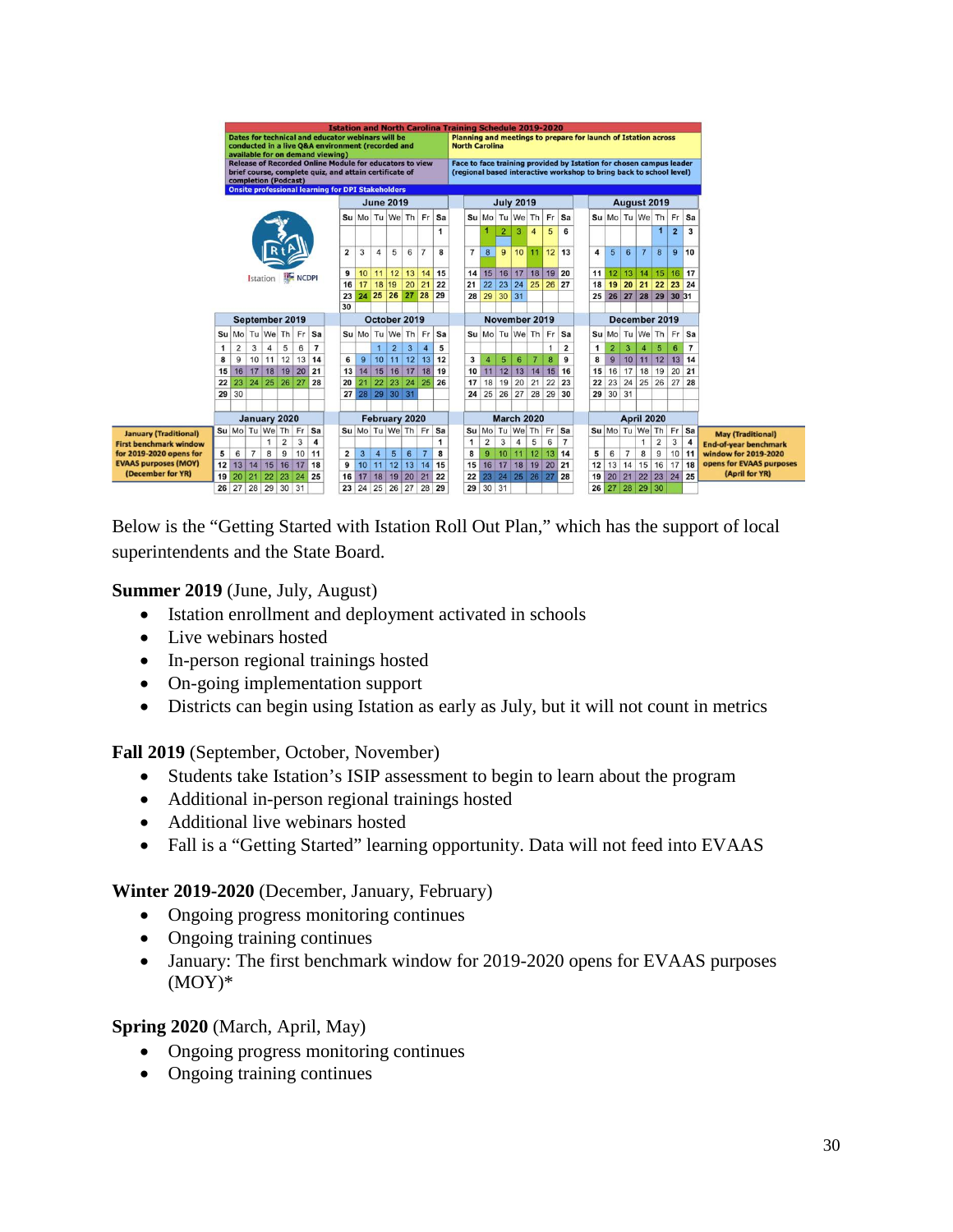• May: End-of-year benchmark window for 2019-2020 opens for EVAAS purposes  $(EOY)*$ 

(\*Traditional School Calendar)

As of July 25, 2019, over 2,735 North Carolina educators and districts leaders have engaged in webinars and in-person trainings. Educators are already modeling ISIP measures with students in year-round schools.

- 989 total attendees in tech webinars
- 1,241 total attendees in live educational webinars
- 505 total attendees in person face to face workshops

On a survey following training, participants were asked to, "Rate how helpful you feel Istation's ISIP assessment will be for you and your campus on a scale of 1-5 stars, with a 1 being not very helpful, and a 5 being very helpful."



To date, results indicate:

 $32\% = 5$  stars,  $38\% = 4$  stars,  $23\% = 3$  stars,  $6\% = 2$  stars,  $2\% = 1$  stars

Additionally, technical integration of Istation and the Department has been a smooth process. Integration with PowerSchool has been seamless. Rostering occurs automatically with nightly updates so that any changes are applied instantaneously. Integration with NCEdCloud has been successful, and we already have teachers logging in successfully to Istation via NCEdCloud.

- 114 districts/charters signed up through registration
- 450 campuses rostered
- 105,000 students rostered
- 629 teacher logins

### **i. Istation Satisfied the Requirements of the Procurement**

As discussed in this response, Istation satisfied all the requirements of the procurement.

### **j. Istation's ISIP-ORF was not Considered in the Contract Award**

This feature described by Amplify was not a factor in the contract award.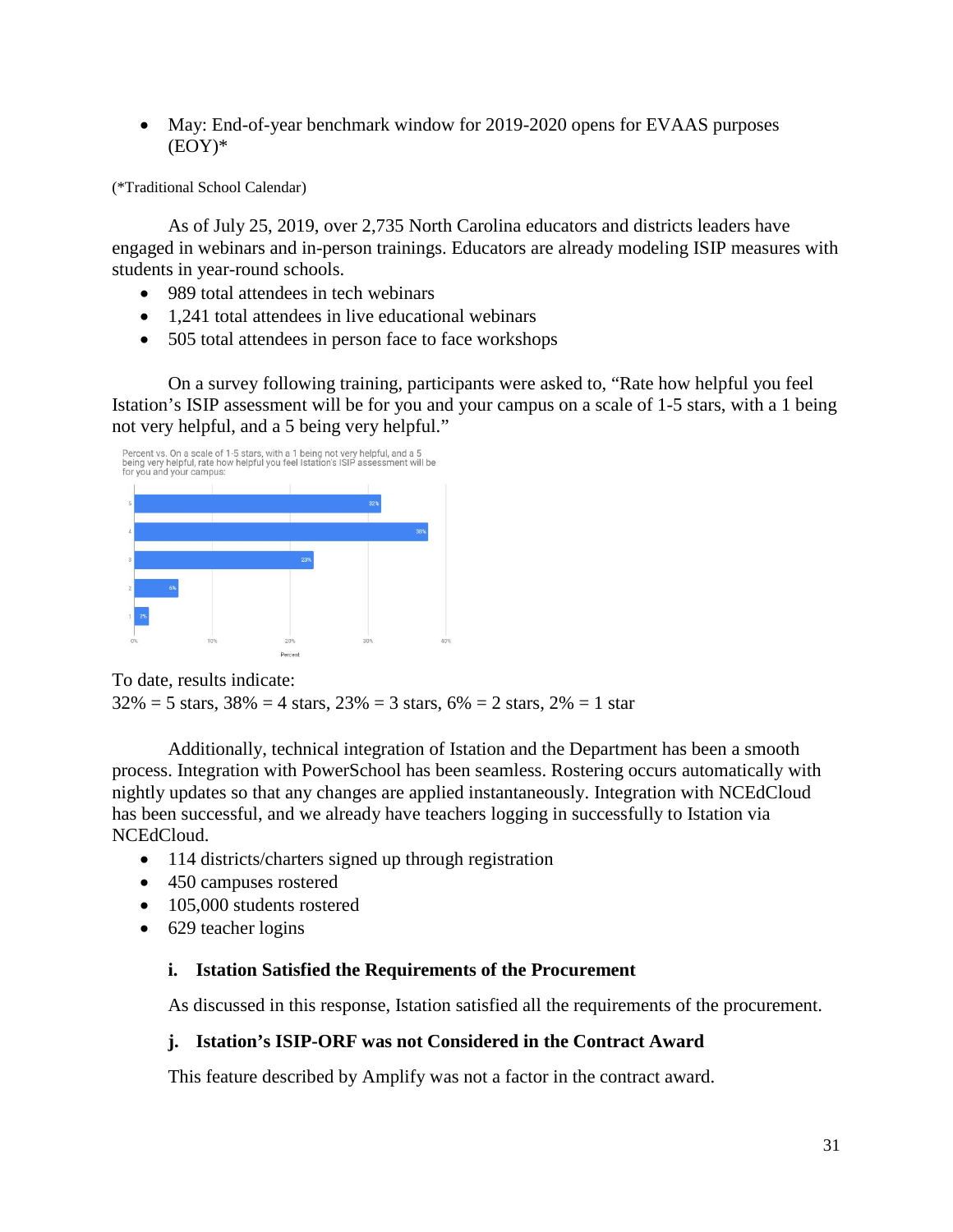#### **Attachment E**

#### **Amplify**

In your protest letter, you state, "The agency must also consider factors including whether the vendor complies with industry standards, the vendor's past performance with the state, and the probability of the vendor providing the required service on time. 09 NCAC 06B.0302(1)(f)(iii)." In responding to your letter with these discussions of Amplify's tool, mCLASS, and Istation, I would like to take this opportunity to share concerns with Amplify's product.

#### **a. Teachers' Concerns with mCLASS**

A study was conducted by the SERVE Center at UNC Greensboro who contracted with the Department to report on initial Read to Achieve implementation. One major finding for the 2014 Year One Report was, "implementation challenges identified by respondents that need attention, mostly related to administering benchmarking and progress monitoring assessments and a perception that reading assessments are taking too much time from instruction."

Given the results of 2014 report, the Department again contracted with the SERVE Center to conduct the current (2015) study to further examine teacher perceptions and assessment processes of mCLASS: Reading 3D in classrooms due to the questions from educators and the State Board as to how long the assessments in mCLASS: Reading 3D were taking, whether students lost too much instructional time or time spent on other educational activities, and whether the results of the formative assessments were being used to modify and tailor individual instruction.

Researchers analyzed data from teacher logs, observations, and interviews of 100 teachers from 37 randomly selected schools across the state and 6 schools that the Department recommended as exemplars, as well as results from 749 teachers' responses to a survey in order to gain an understanding of the assessment process. Results indicated an overwhelming concern with the time involved with mCLASS: Reading 3D that is taken from providing quality instruction to students that improves reading skills. Nearly half (48%) of teachers indicated concern about what students were doing while others were being assessed and reported they felt their students were not receiving high quality instruction. While teachers reported they like the data, they did not feel it was worth the time spent assessing and away from instruction.

All K-3 teachers who were surveyed or interviewed indicated concern for time spent doing benchmark assessment and progress monitoring. More specifically, K-2 teachers who were interviewed stated they spent 24 hours on average assessing during benchmark periods, while K-2 teachers who were surveyed indicated 26 hours. Third grade teachers' survey results indicated 28 hours. Among the teachers surveyed, 74% indicated progress monitoring takes up too much instructional time. Teachers were concerned with the frequency required to assess students at "yellow" level (every 20 days) and "red" level (every 10 days) because the frequency did not allow sufficient time to teach deficit skills to make improvement between monitoring. Participants reported they would prefer to spend the time currently devoted to mCLASS: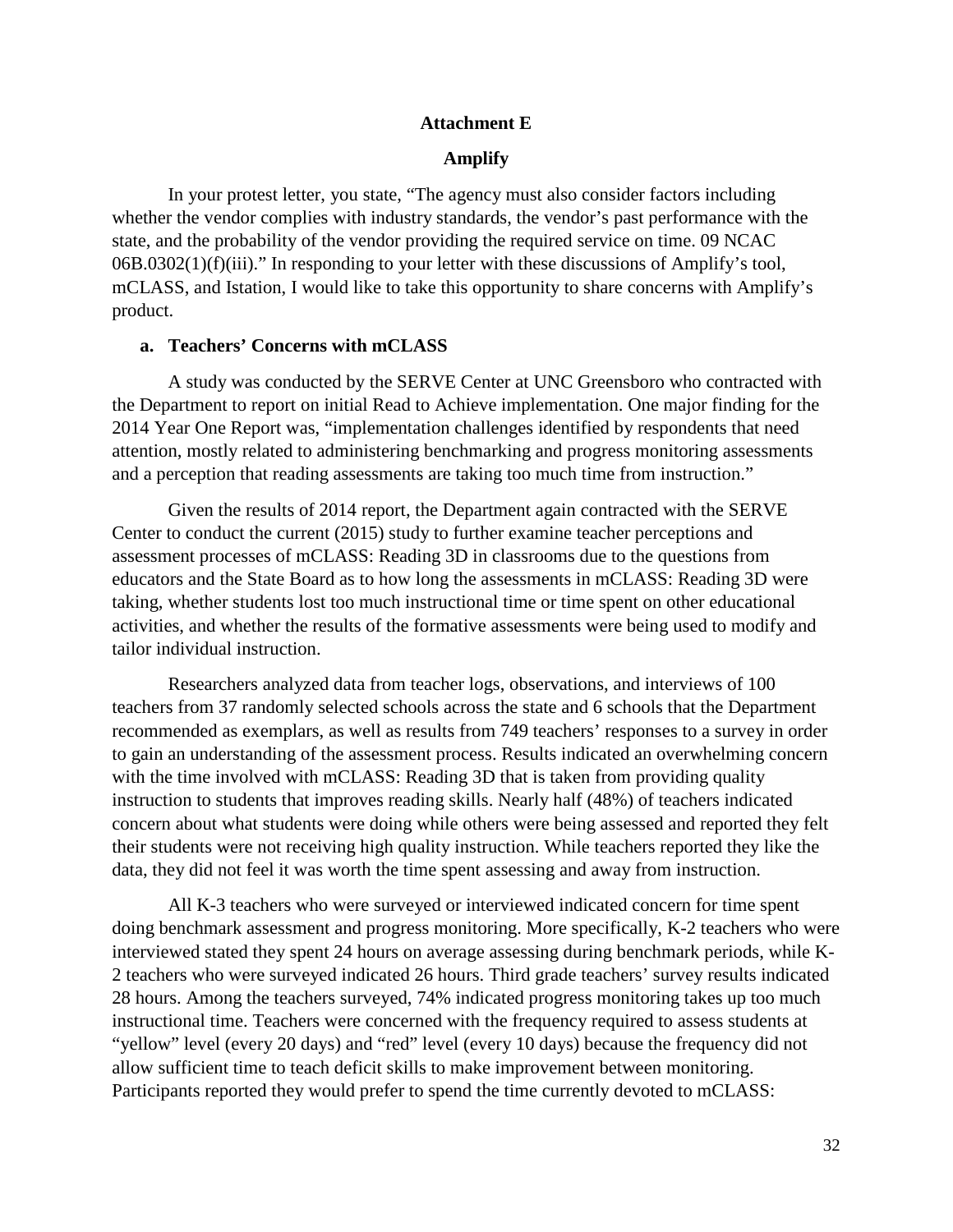Reading 3D assessments for guided reading and/or small group instruction (42%) and more or higher quality instruction (38%).

Overall, 50% of third grade teachers surveyed were "slightly" or "not at all satisfied" with the overall utility of Amplify in providing data to identify and intervene with students experiencing reading difficulty. Teachers reported insufficient time to use benchmarking and progress monitoring data, 52% and 46%, respectively. While 72% agreed or strongly agree that it is a meaningful use of time to analyze benchmarking data, 89% of teachers surveyed thought that the Amplify assessment instrument took too much time away from instruction and 64% thought the information gained through Amplify assessment was not worth the loss in instructional time.

Anderson, J., Hutchins, B., Howse, R., Amwake, L., Dufford-Melendez, K., & Wynn, L., et al (2015). *Read to Achieve Evaluation Year Two: An Evaluation of the Implementation of Read to Achieve Assessment and Reding Camp*. SERVE Center at the University of North Carolina at Greensboro.

The complete (2014) Year One Report can be accessed at: http://www.serve.org/uploads/files/RtA%20\_report\_SERVE\_9.5.14.pdf.

#### **b. Amplify's Accuracy on Universal Screening**

You note in your letter that a core component of the Read to Achieve program is universal screening. Recent research conducted by REL Southeast (2019) examined longitudinal data from mCLASS: Reading 3D to predict outcomes on grade 3 EOG. In the study, data were analyzed using classification and regression tree (CART) analysis to identify decision rules for identifying students in grades K-3 as at risk or not at risk for reading problems at the end of grade 3. The following administration points of the mCLASS 3D reading were used as predictors of grade 3 EOG: kindergarten middle of the year (MOY), grade 1 beginning of the year (BOY) and MOY, grade 2 BOY, and grade 3 BOY.

The study used a longitudinal statewide sample of 91,855 students entering kindergarten in the 2014-2015 school year and completing grade 3 in 2017-2018. Results revealed a large number of students were misidentified as likely to be non-proficient in grade 3 in all of the models, with the exception of a model in grade 3. While prediction models beginning with grade 1 MOY were acceptable for identifying students who are likely to be proficient by the end of grade 3, more information was needed in order to accurately identify students who are at risk of not being proficient at the end of grade 3. Less than 80 percent of students were accurately identified as at risk of poor performance (that is, the sensitivity rate was found to be below a recommended minimum standard of .80). Grade 3 BOY with North Carolina's grade 3 beginning-of-grade assessment as an additional predictor was the only model that correctly classified over 80 percent of students as at risk or not at risk for reading problems at the end of grade 3 (that is, both the sensitivity and specificity rates, respectively, were found to be greater than .80). Findings of the study are limited to the cohort and assessments included in the analysis and may differ with additional cohorts and/or assessments. However, the study findings point to the need to supplement the mCLASS student scores with informal, curriculum-based assessments when setting instructional objectives and differentiating classroom instruction. The REL Southeast is in the process of preparing a full report with the study findings.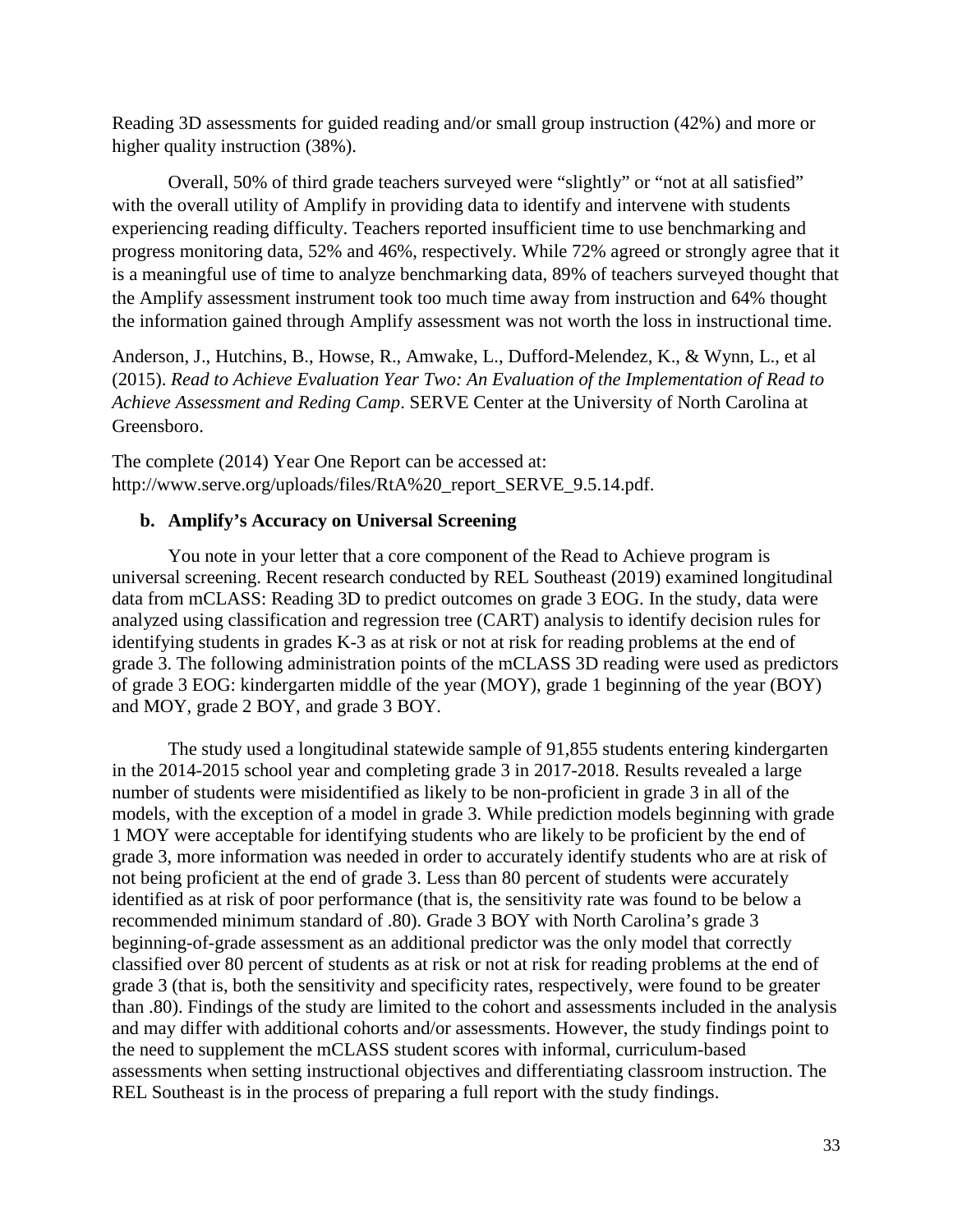#### **c. Amplify is Only One of Many Opportunities for Teacher-Student Engagement**

You claim in your letter that Amplify's "direct engagement with students' thinking during the assessment also provides more reliable results." But teachers should be listening to their students reading daily, regardless of the benchmark assessment used three times yearly. While different, both Istation and Amplify offer opportunities for teachers to monitor progress, determine areas of need, and work closely with students.

Additionally, with implementation of Amplify's mCLASS, teachers have not been allowed to assess their own students for MOY or EOY due to fidelity issues. Therefore, the *student is assessed by another teacher* with whom the student may not have rapport, which can certainly impact the reliability of results. On the other hand, with Istation, students can be assessed by their own teachers in their own classrooms.

### **d. Decreasing Reading Scores in North Carolina**

In your letter, you also state that "mCLASS's benefits have not only been seen in North Carolina schools, but nationwide. Amplify has partnered with schools across the country and has a demonstrated history of successful implementations." While we do not dispute that Amplify's mCLASS has some strengths, reading scores have gone down in North Carolina since Amplify was fully implemented across the state. (See Exhibit H).

#### **e. Amplify is Open to Inappropriate Actions by Teachers**

Despite years of training on the assessment, school districts continue to report issues with inappropriate actions (such as sharing secure test materials) by teachers using mCLASS, resulting in testing irregularities with mCLASS. In 2018-19 alone, 23 districts reached out to the Department for guidance in handling these issues. While formal investigation results are still coming in, at least 14 testing irregularities have been formally reported to the Department's accountability division for 2018-19, with retesting being the usual remedy.

#### **f. Amplify Technical Issues Present Challenges for North Carolina Educators**

Educators across the state, tech directors at school districts, the Department's IT division, and K-3 Literacy personnel experienced significant challenges in 2018 due to issues with Amplify incorrectly assigning students to class rosters. Amplify failed to timely address the situation, making matters worse. There were 250 mCLASS related issues created in our DPI-RtA Jira ticketing system and October of 2018 during BOY (Note: In September and October, the issues were imported into Jira from the classing Department spreadsheet in Sharepoint, so a resolution is not reported, but data are included). Because of the magnitude of mCLASS related issues in October, the Department had to hire a temporary technical specialist to manage and remedy the volume of Amplify issues.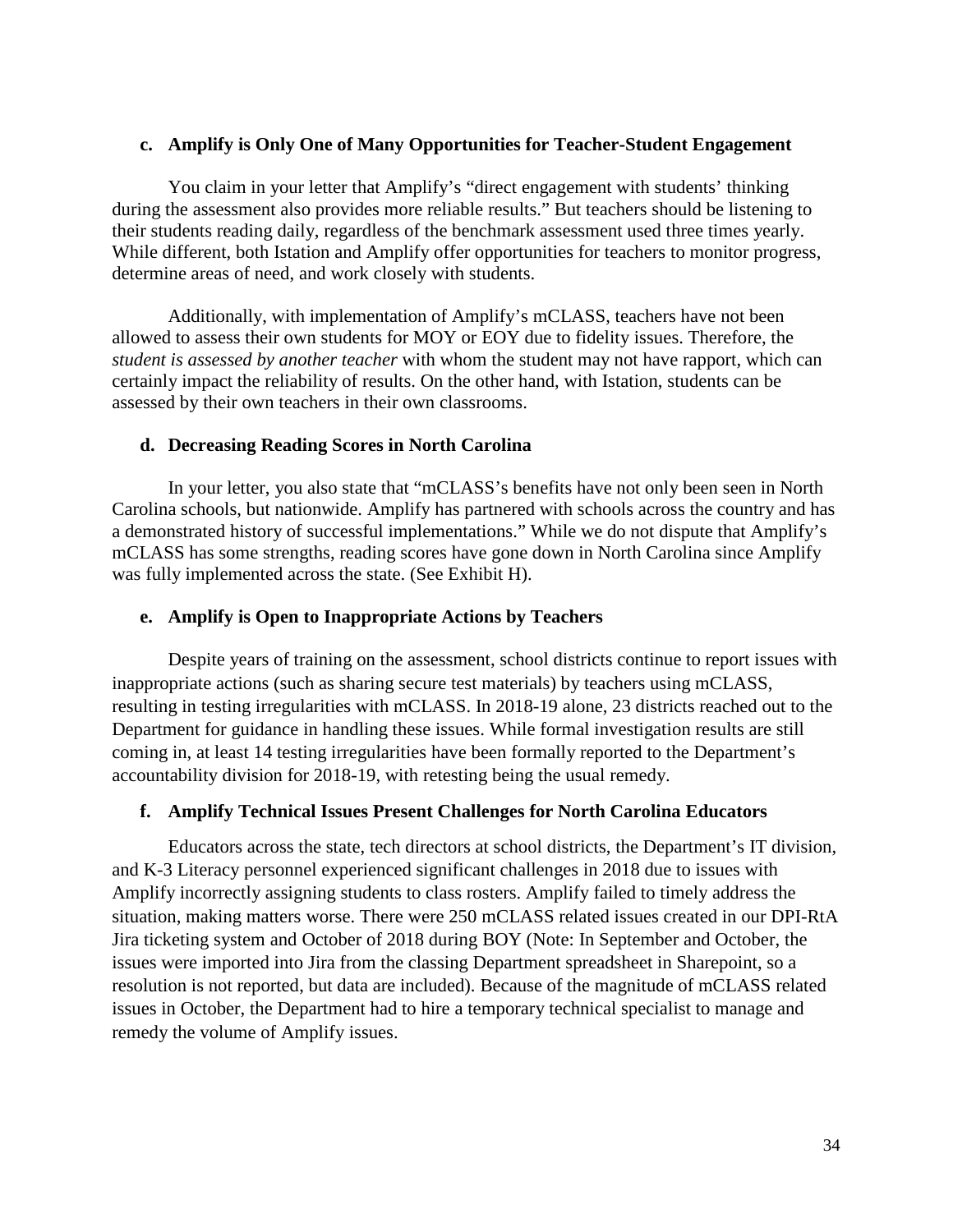Below is a breakdown of the time Amplify took to resolve issues reported each month from September 2018 to July 2019, with tables for both normal priority and high/critical priority issues.

On average, it took 21 days for Amplify to resolve normal priority issues, ranging from 0-46 days for resolution. However, a requirement from the existing contract with Amplify (BAFO 3 Contract) for resolving a normal priority issue states the following: "The Contractor will provide a preliminary status update and, to the extent practical, preliminary remedy to the State not later than the next business day after the problem is initially logged with technical support." (See Exhibit I, pg. 20).

> Below is a chart of the number of mClass Issues Created, Issues Resolved, Total Resolution Time, and **Average Resolution Time** Period Created Issues Resolved Total Resolution Time Avg. Resolution Time

mClass Issues Resolution Report - RTA-DPI Project in Jira for Read to Achieve - DPI Classing Issues

| September 2018   | <b>IUD</b>     | υ              | $\cup$ | $\cup$ |
|------------------|----------------|----------------|--------|--------|
| October 2018     | 39             |                | 21     | 21     |
| November 2018    | 12             | 49             | 2230   | 45     |
| December 2018    | $\overline{7}$ | 4              | 186    | 46     |
| January 2019     | 20             | 15             | 201    | 13     |
| February 2019    | 5              | 6              | 102    | 17     |
| March 2019       | 3              | 4              | 48     | 12     |
| April 2019       | 3              | $\overline{2}$ | 24     | 12     |
| May 2019         | 18             | 13             | 189    | 14     |
| June 2019        | 46             | 50             | 473    | 9      |
| <b>July 2019</b> | 5              | 6              | 154    | 25     |
|                  |                |                |        |        |

(Note: all times represent number days before resolution)

Furthermore, the average resolution time for Amplify for high priority/critical issues was 9 days, ranging from 0-43 days for resolution. Please note the requirement from the contract with Amplify in effect in 2018-19 (BAFO 3 Contract) for resolving a high to critical priority issue states the following: "The Contractor will provide a preliminary update and, to the extent practical, a preliminary remedy to the State within one (1) hour after the High Priority problem is initially logged with technical support." (See Exhibit I, pg. 20).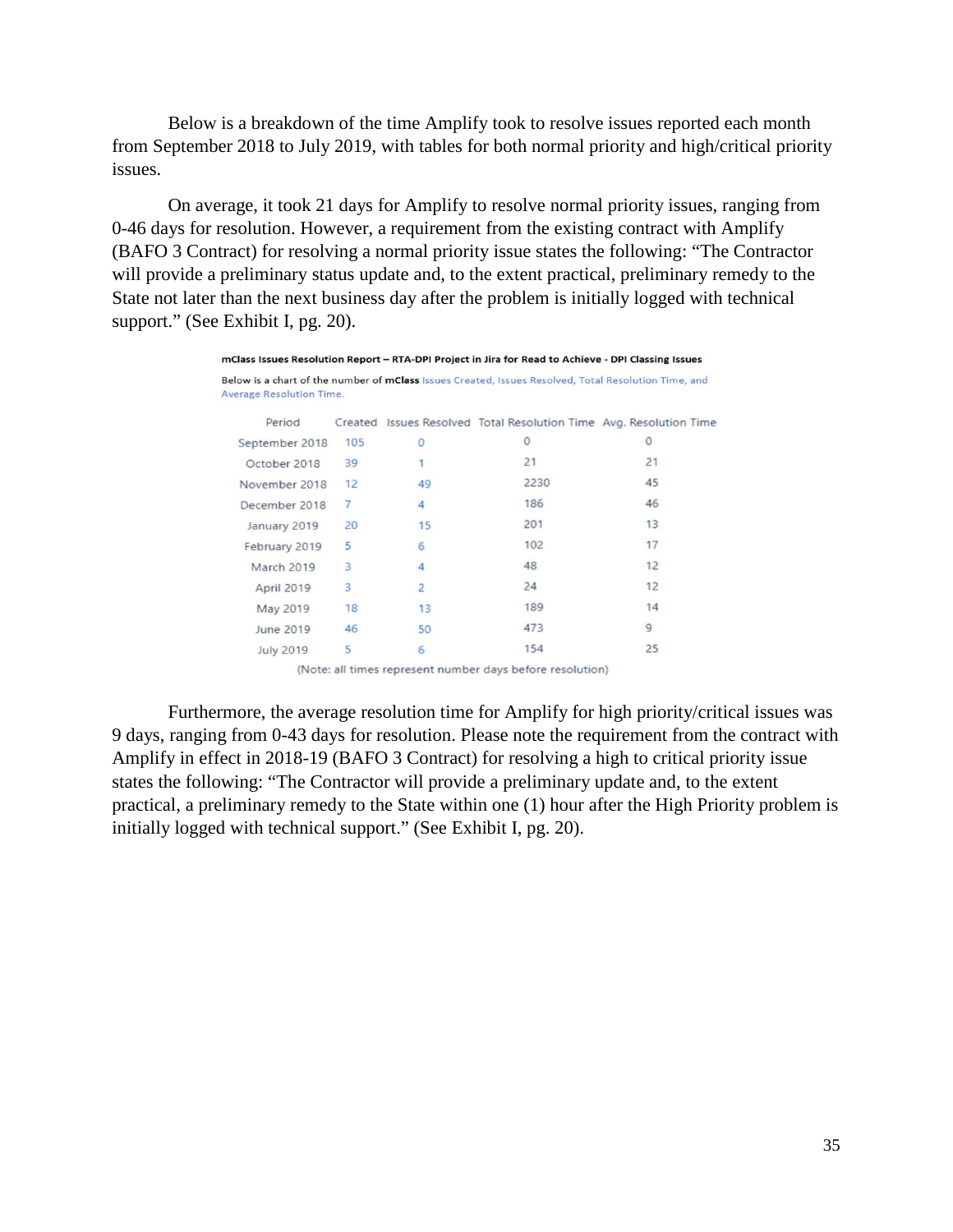#### mClass Issues High to Critical Resolution Report - RTA-DPI Project in Jira for Read to Achieve - DPI **Classing Issues**

Below is a chart of the number of High to Critical mClass Issues Created, Issues Resolved, Total Resolution Time, and Average Resolution Time.

| Period                     | Created |                | Issues Resolved Total Resolution Time Avg. Resolution Time |                |
|----------------------------|---------|----------------|------------------------------------------------------------|----------------|
| September 2018 0           |         | 0              | $\mathbf{0}$                                               | $\bf{0}$       |
| October 2018 3             |         | $\overline{0}$ | $\mathbf{0}$                                               | $\overline{0}$ |
| November 2018 5            |         | 5              | 75                                                         | 15             |
| December 2018 2            |         | $\overline{2}$ | 87                                                         | 43             |
| January 2019 12            |         | 11             | 155                                                        | 14             |
| February 2019 <sub>2</sub> |         | 6              | 102                                                        | 17             |
| <b>March 2019</b>          | 3       | 3              | 20                                                         | 6              |
| April 2019                 | 0       | 0              | $\mathbf{0}$                                               | 0              |
| May 2019                   | 7       | 4              | 31                                                         |                |
| June 2019                  | 42      | 44             | 138                                                        | 3              |
| <b>July 2019</b>           | 5       | 4              | 5                                                          |                |
|                            |         |                |                                                            |                |

(Note: all times represent number days before resolution)

Amplify's past performance with the State and untimely provision of services leave much to be desired. Amplify's unreliable reading diagnostic tool threatens to delay the identification of poorly performing students, which ultimately delays providing these students with the additional help they need.

#### **g. No Viable Reading Camp Solution**

An important component of the Read to Achieve legislation is the opportunity for students to attend summer reading camps to improve their skills. Amplify does not provide a viable solution for these reading camps because it only has an offering for BOY, MOY, and EOY periods in a given school year. Amplify's common practice since the state of North Carolina began using mCLASS has been to roll the entire state into the next school year and then invalidate and delete all TRC data following the conclusion of a reading camp and prior to the start of BOY.

Yes, *delete* data. This process was challenged this year when it was discovered and Amplify justified deleting data because they had always done it this way. It became a major issue for the 2018-2019 school year and beyond due to new requirements to report 1st and 2nd grade data, which was not required in previous years. In previous years, 3rd grade data were reported, then invalidated and deleted once PowerSchool rostering data file was reactivated at the beginning of the year. This was not possible for 1st and 2nd grade, however, because they would continue to use mCLASS in subsequent years. When pressed to provide an alternative solution for reading camps that provides an "isolated environment," it was discovered that Amplify "shares their environment" with all clients making it difficult for Amplify to create an isolated instance to meet the needs for collecting and reporting data for reading camps. It should be noted